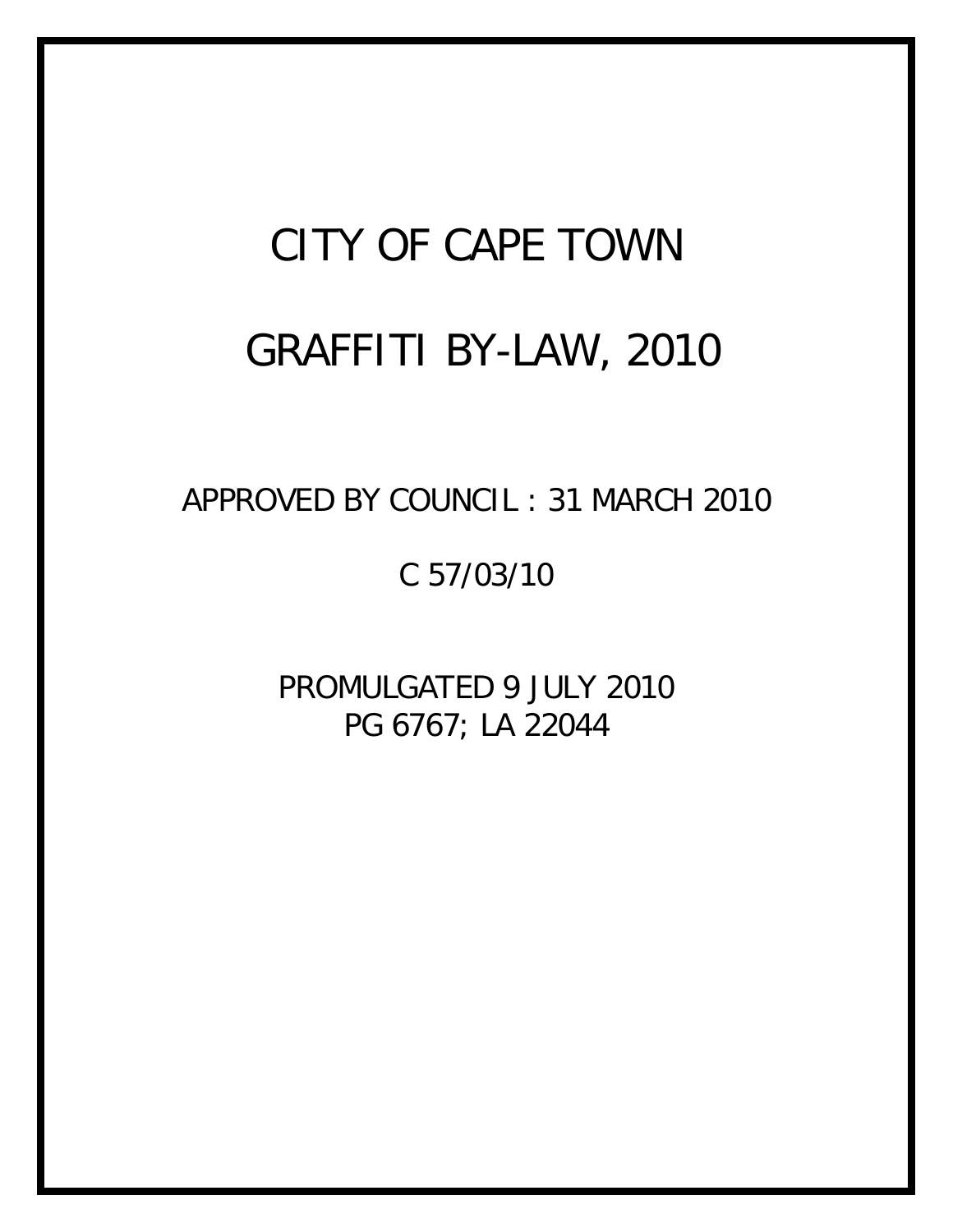**PROVINCE OF WESTERN CAPE PROVINSIE WES-KAAP** 

#### **CONTENTS INHOUD**

*(\*Reprints are obtainable at Room M21, Provincial Legislature Building, 7 Wale Street, Cape Town 8001.)*

#### **Proclamation**

| 7 | Overberg District Municipality: Closure of a portion of                                                                    |              |
|---|----------------------------------------------------------------------------------------------------------------------------|--------------|
|   | <b>Provincial Notices</b>                                                                                                  |              |
|   | 273 City of Cape Town: Amendment of scheme regulations<br>274 City of Cape Town: (Cape Town Administration): Rectifi-      | 1055<br>1055 |
|   | 275 City of Cape Town: (Helderberg District): Removal of                                                                   | 1056         |
|   | 276 Cape Metropolitan Area: Amendment of the urban struc-<br>ture plan for the Cape Metropolitan Area: Hottentots-         |              |
|   | 277 Western Cape Gambling and Racing Board: Amendments                                                                     | 1057<br>1056 |
|   | 278 City of Cape Town: (Blaauwberg District): Removal of                                                                   | 1058         |
|   | 279 City of Cape Town: (Cape Flats District): Removal of<br>restrictions                                                   | 1058         |
|   | 280 Beaufort West Municipality: Notice for final capital and<br>operating budget and fixing of property rates, tariffs and | 1058         |
|   | <b>Removal of restrictions in towns</b>                                                                                    |              |
|   |                                                                                                                            | 1060         |
|   | <b>Tenders:</b>                                                                                                            |              |
|   |                                                                                                                            | 1059         |

#### **Local Authorities**

|                                                              | 1069 |
|--------------------------------------------------------------|------|
| Bitou Local Municipality: Proposed Rezoning and Tourist      |      |
|                                                              | 1135 |
|                                                              | 1070 |
| Breede Valley Municipality: Subdivision and consolidation    | 1071 |
|                                                              | 1071 |
| City of Cape Town: 1st Supplementary Valuation to the 2009   |      |
| General Valuation Roll for the financial year 2010/2011      | 1072 |
| City of Cape Town: (Blaauwberg District): Rezoning, subdivi- |      |
|                                                              |      |

## Provincial Gazette Provinsiale Koerant

*6767 6767*

*Friday, 9 July 2010 Vrydag, 9 Julie 2010*

*Registered at the Post Offıce as a Newspaper As 'n Nuusblad by die Poskantoor Geregistreer*

*(\*Herdrukke is verkrygbaar by Kamer M21, Provinsiale Wetgewing-gebou, Waalstraat 7, Kaapstad 8001.)*

#### **Proklamasie**

|                                   | 7<br>Overberg Distriksmunisipaliteit: Sluiting van 'n gedeelte                                                      | 1054         |  |
|-----------------------------------|---------------------------------------------------------------------------------------------------------------------|--------------|--|
|                                   | <b>Provinsiale Kennisgewings</b>                                                                                    |              |  |
|                                   | 274 Stad Kaapstad: (Kaapstad Administrasie): Opheffing van                                                          | 1055         |  |
|                                   | 275 Stad Kaapstad: (Helderberg Distrik): Wysiging van                                                               | 1055<br>1056 |  |
|                                   | 276 Kaapse Metropool: Wysiging van die Kaapse Metropool:                                                            | 1057         |  |
|                                   | 277 Wes-Kaapse Raad op Dobbelary en Wedrenne: English                                                               | 1056         |  |
|                                   | 278 Stad Kaapstad: (Blaauwberg Distrik): Opheffing van<br>279 Stad Kaapstad: (Kaapse Vlakte Distrik): Opheffing van | 1058         |  |
|                                   | 280 Beaufort-Wes Munisipaliteit: Kennisgewing van die finale                                                        | 1058         |  |
|                                   | kapitaal en bedryfsbegroting en die vasstelling van                                                                 | 1058         |  |
| Opheffing van beperkings in dorpe |                                                                                                                     |              |  |
|                                   |                                                                                                                     | 1060         |  |
| <b>Tenders:</b>                   |                                                                                                                     |              |  |
|                                   |                                                                                                                     | 1059         |  |
| <b>Plaaslike Owerhede</b>         |                                                                                                                     |              |  |
|                                   |                                                                                                                     | $ -$         |  |

| Bitou Plaaslike Munisipaliteit: Voorgestelde Hersonering en |      |
|-------------------------------------------------------------|------|
|                                                             | 1135 |
|                                                             | 1070 |
| Breedevallei Munisipaliteit: Onderverdeling en konsolidasie | 1071 |
|                                                             | 1071 |
| Stad Kaapstad: Eerste Aanvullende Waardasielys tot die      |      |
| 2009-Algemene Waardasielys (SV01), vir die 2010/2011-       |      |
|                                                             | 1073 |
| Stad Kaapstad: (Blaauwberg Streek): Hersonering,            |      |
|                                                             |      |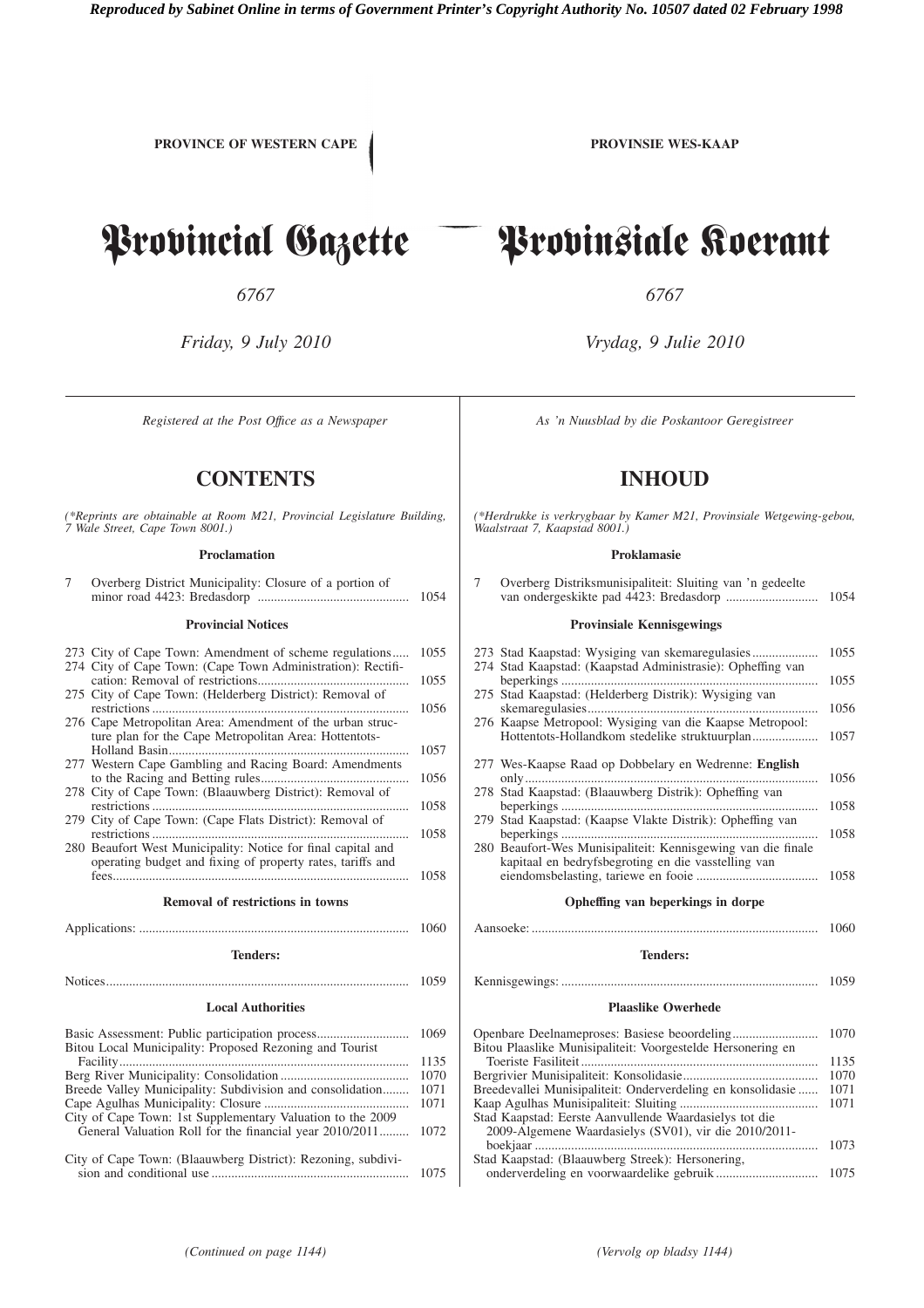### **CITY OF CAPE TOWN**

#### **GRAFFITI BY-LAW, 2010**

**To provide for prohibition of graffiti within the area of jurisdiction of the City of Cape Town; to regulate the display of mural art; to provide for removal of graffiti and restoration of surfaces affected by graffiti; and to provide for matters connected therewith.**

#### **Preamble**

**WHEREAS** section 156 (2) of the Constitution of the Republic of South Africa, 1996 provides that a municipality may make and administer by-laws for the effective administration of the matters which it has the right to administer;

WHEREAS the City has, in terms of section 156(1) read with Part B of Schedule 5 of the Constitution, the right to administer the control of public nuisances, billboards and the display of advertisements in public places;

**WHEREAS** graffiti affects the quality of life of all residents and visitors, and constitutes a public nuisance which damages the image of the City known worldwide for its beauty and makes it a less desirable place to visit, live and work in;

**AND WHEREAS** the City wishes to provide for the removal of graffiti on both public property and private property, the restoration of such property and the protection of public and private property from acts of graffiti vandalism;

**AND NOW THEREFORE, BE IT ENACTED** by the Council of the City of Cape Town, as follows:—

#### **Definitions**

**1.** In this By-law, unless the context indicates otherwise—

**''apply''** means to paint, including to spray paint, draw, write, mark, engrave, etch, scratch, or otherwise affix to or express on any natural surface or man-made surface, utilising any graffiti implement whatsoever, and **''applying''**, **''**applied'' and **''application''** have corresponding meanings;

**''authorised official''** means an employee of the City responsible for the enforcement or the implementation of this By-law or such service provider as has been authorized by the City;

**''City''** means the City of Cape Town established by Provincial Notice 479 of 2000 dated 22 September 2000 in terms of section 12 of the Local Government: Municipal Structures Act, 1998(Act No. 117 of 1998), and includes any committee or sub-council established by the City or any employee or duly authorised agent of the City, acting in connection with this By-law by virtue of a power vested in the City and delegated to such committee, sub-council, employee or agent;

**''compliance notice''** means a notice served in terms of section 4;

**''graffiti''** means any one of or a combination of any inscription, word, figure other than a figure indicating a street number, letter, sign, symbol, sketch, picture, drawing, mural or design that is applied to any natural surface or man-made surface on any property and which is visible to a person from a public place and which has not been authorised by the City;

**''graffiti implement''** includes an aerosol paint container, a broad tipped marker, gum label, etching equipment, brush or any other device capable of leaving a visible mark on or scarring any natural surface or man-made surface;

**''mural art''** means art in the form of a painting, applied directly to a wall, fence or structure;

"natural surface" means the surface of any rock, tree or other natural feature;

**''offensive content''** includes content of any art work which, whether in form, content or both, may reasonably be expected to—

- (a) cause offence or danger to any person or property, or to any member of the public in a manner which is contemplated in section 16(2)(a),(b) and (c) of the Constitution of the Republic of South Africa, 1996; or
- (b) be detrimental or otherwise have a negative impact on the environment;

#### **''organ of state''** means—

- (a) any department of state or administration in the national, provincial or local sphere of government; or
- (b) any other functionary or institution—
	- (i) exercising a power or performing a function in terms of the Constitution or a provincial constitution; or
	- (ii) exercising a public power or performing a public function in terms of any legislation, but does not include a court or a judicial officer;

#### "owner" means-

- (a) the owner of any property or any person in whose name the land on which a building was or is erected and is registered in the deeds office;
- (b) any person who, as agent or otherwise, undertakes the management, maintenance or collection of rentals or other monies in respect of the property; and
- (c) any person who is entitled to the benefit of the use of such building or land, or who enjoys such benefit;

**''person''** includes any organ of state, natural or juristic person including companies incorporated or registered as such under any law and any body of persons, whether incorporated or not, functioning as a single entity for whatever purpose;

#### **''public place''** means—

- (a) any public land, square, public swimming bath, public resort, public recreation site, zoological, botanical or other public garden, park or hiking trail, including any portion thereof and any facility or apparatus therein or thereon, as well as any public open space, public road, road reserve, reserve street, lake, dam, or river;
- (b) any public building, structure, hall, room or office including any part thereof and any facility or apparatus therein, which is the property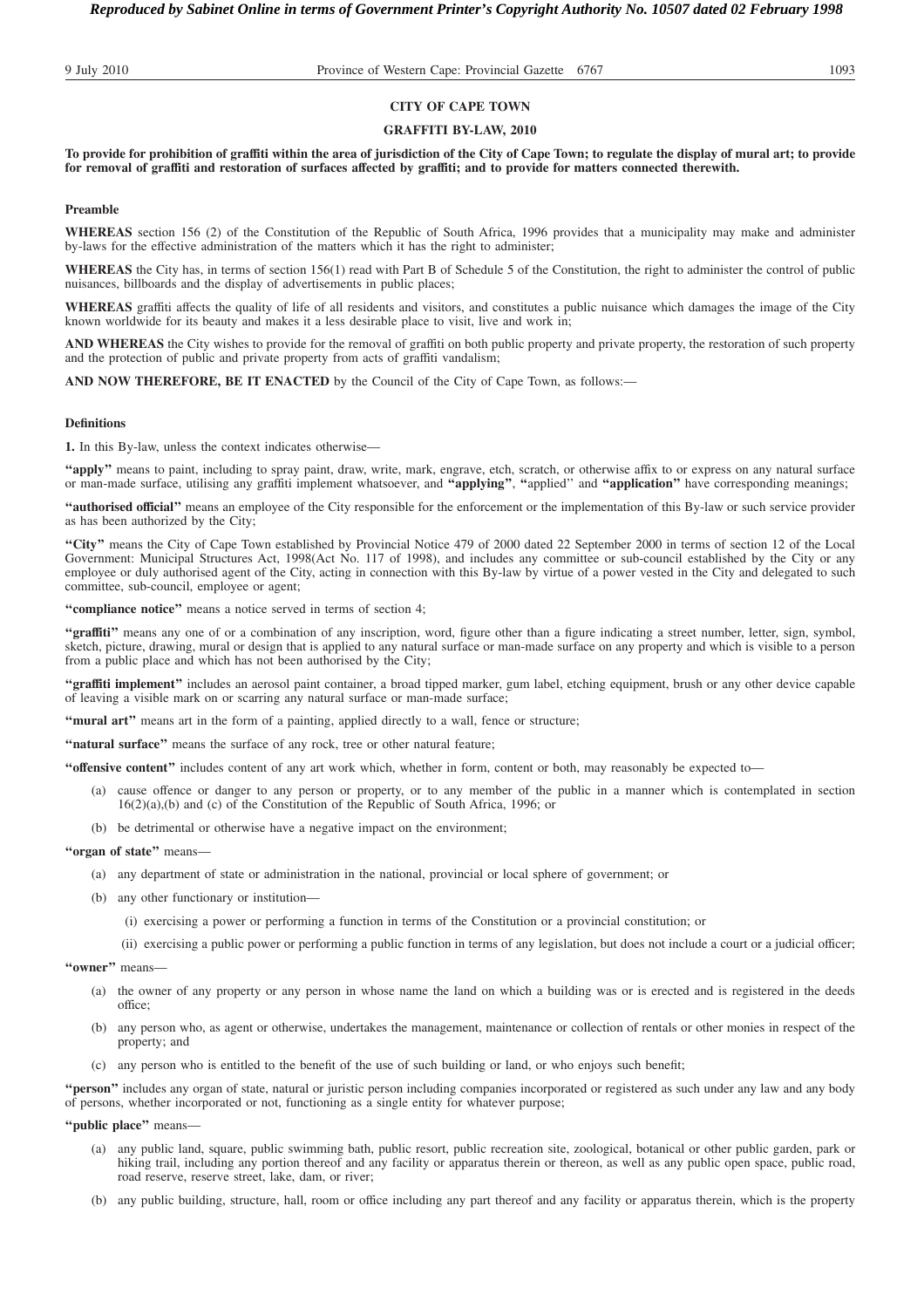1094 Provinsie Wes-Kaap: Provinsiale Koerant 6767 9 Julie 2010

of, or possessed, controlled or leased by the City and to which the general public has access, whether on payment of admission fees or not;

- (c) any nature conservation area including
	- (i) nature reserves;
	- (ii) protected natural areas;
	- (iii) nature conservation worthy areas; or
	- (iv) natural open spaces;

"public property" means immovable property owned by an organ of state;

**''private property''** means immovable property owned by a private person;

**''remove''** means restore the surface with full functionality of purpose to the same or to a better condition than prior to the application of graffiti to the satisfaction of the City, and **''removal''**, **''**removing'' and **''removed''** have corresponding meanings; and

**''self-permit mechanism''** refers to the mechanism referred to in section 10 for an application and approval to effect a self-permit.

#### **Declaration of nuisance**

(2) The City declares the existence of graffiti anywhere within its area of jurisdiction to be a public nuisance, which is subject to removal in terms of this By-law.

#### **Prohibition**

3. (1) No person shall within the area of jurisdiction of the City, without a permit issued by the City, apply graffiti or cause graffiti to be applied to any—

- (a) property;
- (b) natural surface; or
- (c) wall, fence, structure or thing in any street or other public place.

(2) Any person who aids or assists the person referred to in subsection (1) in the application of graffiti as contemplated therein, in contravention of this By-law, shall be guilty of an offence.

#### **Compliance notice**

**4.** (1) The authorised official may, where a person has contravened section 3, serve a notice on such person ordering him or her to remove the graffiti by a date specified in the notice which shall not be more than 30 days from the date of issuing the notice, and such notice must-

- (a) specify the address or location of the property, natural surface or any other structure or thing to which the graffiti has been applied;
- (b) describe in general terms the graffiti which has been applied; and
- (c) state that if the graffiti in question is not removed in accordance with the notice, the City or an outside agent appointed by the City may effect such removal at the cost of the person to whom the notice is addressed.

(2) The authorised official may, where he or she is unable to determine the identity of the person referred to in subsection (1), serve a notice on the owner requiring him or her to remove the graffiti as contemplated in subsection (1).

(3) Any costs incurred by the City in terms of subsection (1) (c), as certified by the Director: Expenditure in the Directorate of Finance in the City, shall constitute a liquid claim in favour of the City and recoverable in terms of the Credit Control and Debt Collection Policy of the City and the Credit Control and Debt Collection By-law of the City.

(4) Where the recovery of the costs referred to in subsection (3) will–

- (a) impose on an owner of property a financial burden beyond the ability or financial capacity of such owner; or
- (b) affect the same property repeatedly, the authorised official, subject to any law or any policy of the City, may waive the whole or a part of the costs incurred.

#### **Service of notices**

**5.** (1) Where a compliance notice is served on any person in terms of section 4, it is deemed to have been properly served on such person when it has been served—

- (a) personally to him or her or in the case of a juristic person to a person apparently employed at its registered office;
- (b) at his or her place of residence or business to a person apparently over the age of 16 years;
- (c) by registered or certified mail to such person's last known residential or business address as appears in the records of the City or records at the Deeds Office, or in the case of a juristic person, to its registered office and an acknowledgment of posting is produced;
- (d) on the agent or representative of such person in the Republic in one of the aforesaid manners, if an address in the Republic is unknown;
- (e) by posting it in a conspicuous place on the property to which it relates, for a period of 14 calendar days, if the address and agent are unknown.

(2) The failure to make proper service on any person as required in terms of this By-law shall not invalidate any proceedings held in respect of contraventions of this By-law.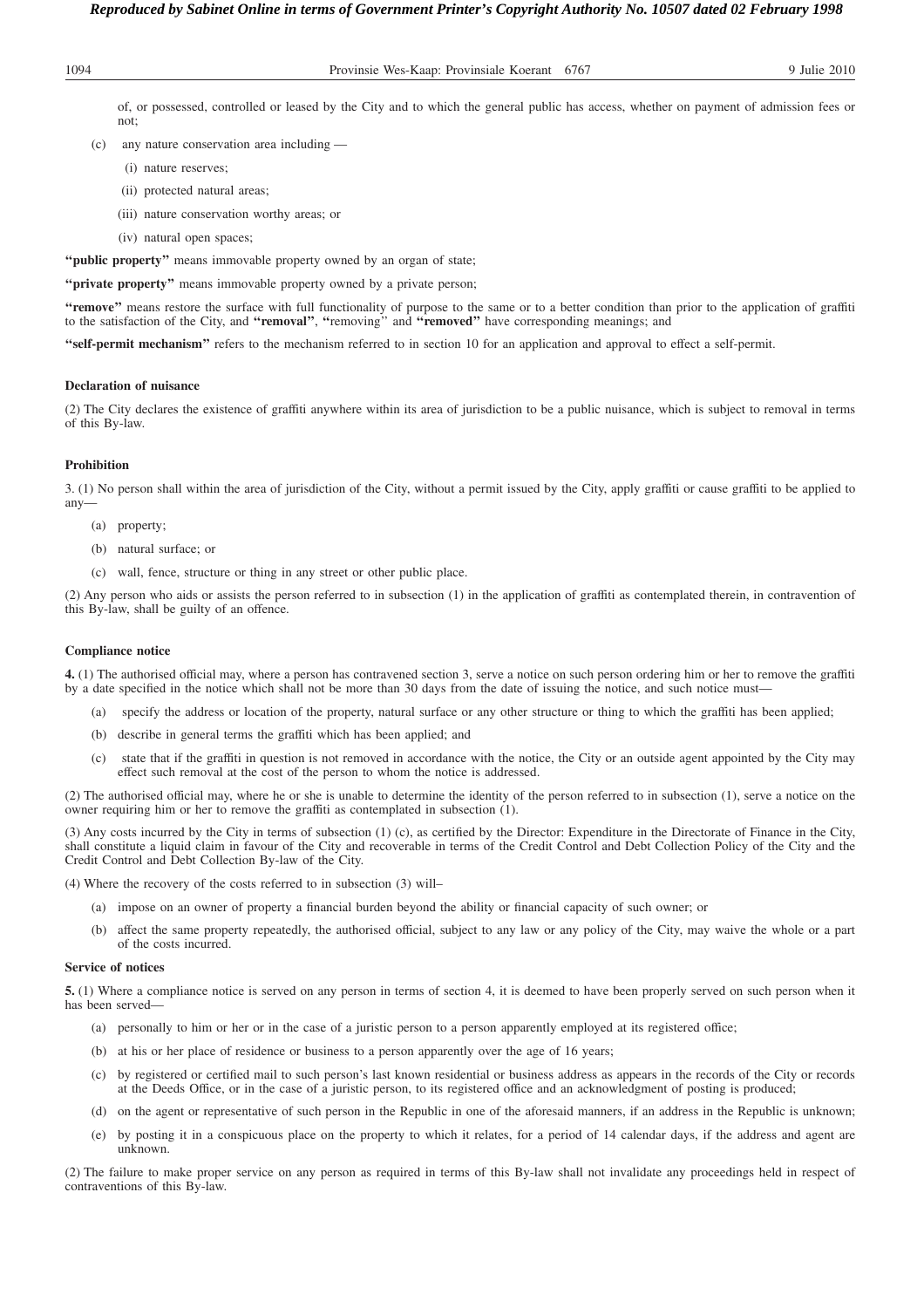9 July 2010 Province of Western Cape: Provincial Gazette 6767 1095

#### **Duty of owner**

**6.** (1) Every owner and every occupant of property must, at all times maintain free of graffiti any wall, fence, building, structure or thing located on such property.

(2) Every owner of property must remove from that property any unsightly graffiti within 10 days of the owner becoming aware of the graffiti on his or her property.

#### **Right of entry**

**7.** (1) An authorised official may, where—

- (a) property is not maintained in accordance with section 6; and
- (b) a compliance notice was served to a person in terms of sections 4 and 5 but such person has failed to comply therewith,

enter the property and remove the graffiti, provided that he or she first gives at least 15 days' notice to the owner by way of registered mail to the last known address of such owner, or by posting a notice on the property.

(2) The 15 days' notice served on the owner in terms of subsection (1) must include—

- (a) the address of the property to which the authorised official intends to enter;
- (b) the date and time on which the authorised official intends to enter the premises, provided that such entry may be gained only between 08h00 and 18h00 from Monday to Friday; and
- (c) the reason for the entry and the specific provision of this By-law which has been contravened by the owner.

#### **Costs**

**8.** (1) The City shall keep an account of the costs referred to in section 4, including all direct and indirect expenses incurred in removing graffiti and shall render a statement of such costs to the person responsible for the removal thereof, once the graffiti has been removed.

(2) If the costs and expenses, or any portion thereof, incurred by the City in the removal of the graffiti remains unpaid after 30 days calculated from the date of rendering of the statement in terms of subsection (1), such costs and expenses or portion shall constitute a municipal service fee as contemplated in section 118(1)(b) of the Local Government: Municipal Systems Act, 2000 (Act No. 32 of 2000).

#### **Permits for art work and decorations**

**9.** (1) Any person who intends applying a mural or any one of or a combination of any inscription, word, figure, letter, sign, symbol, sketch, picture, drawing or design to any natural surface or man-made surface on any property, which will be visible to a person from a public place, must apply in writing to the authorised official for a permit to do so.

(2) The application for a permit referred to in subsection (1) must be accompanied by proof of the consent of the owner of the property, surrounding property owners and any other interested and affected parties.

(3) In the application, full details must be provided as to the motivation for applying the inscription, word, figure, letter, sign, symbol, sketch, picture, drawing, mural or design, the intended size thereof and the materials and implements to be used, and an accurate likeness, illustration or depiction of the intended work.

(4) The authorised official must, on receipt of the application referred to in subsection (2), consult with any affected department of the City or person.

(5) The City may refuse or grant an application for a permit, and must within 30 days of its decision advise the applicant in writing.

(6) In the event of the City granting such application, a permit will be issued in writing to the applicant, subject to such conditions as may be imposed by the City.

(7) The City may designate certain spaces to be utilized for murals or any inscription, word, figure, letter, sign, symbol, sketch, picture, drawing or design, and these spaces will be identified after consultation with the relevant communities, ward forums and subcouncils.

(8) A person may apply to utilize a designated space referred to in subsection (7) in writing to the authorised official, and—

- (a) may be authorised to utilize a designated space for mural art or decorations;
- (b) must remove the art or decorations after the expiry of a three month period; and
- (c) may apply for a three month extension of the authorisation.

#### **Artist database and self-permitting mechanism**

**10.** (1)(a) The authorised official must keep, maintain and update a register of mural artists and other artists within the area of jurisdiction of the City who have been granted approval in terms of paragraph (b).

(b) A mural artist may be recorded in the register in terms of paragraph (a) upon the submission of an application in a manner or form determined by the authorised official, subject to the artist meeting the following conditions:

- (i) the artist has obtained approval for at least five consecutive applications submitted by him or her in terms of section 9;
- (ii) the artist is a registered member of the Visual Arts Network of South Africa (VANSA); and
- (iii) the artist has no previous conviction for malicious damage to property or any offence relating to graffiti.

(2) Mural artists registered as contemplated in subsection (1) may, subject to subsection (3), self-permit their future works of art.

(3) A mural artist registered in terms of subsection (1) must, for every mural work of art and prior to the creation of such works of art, submit a self-permitting notice to the authorised official—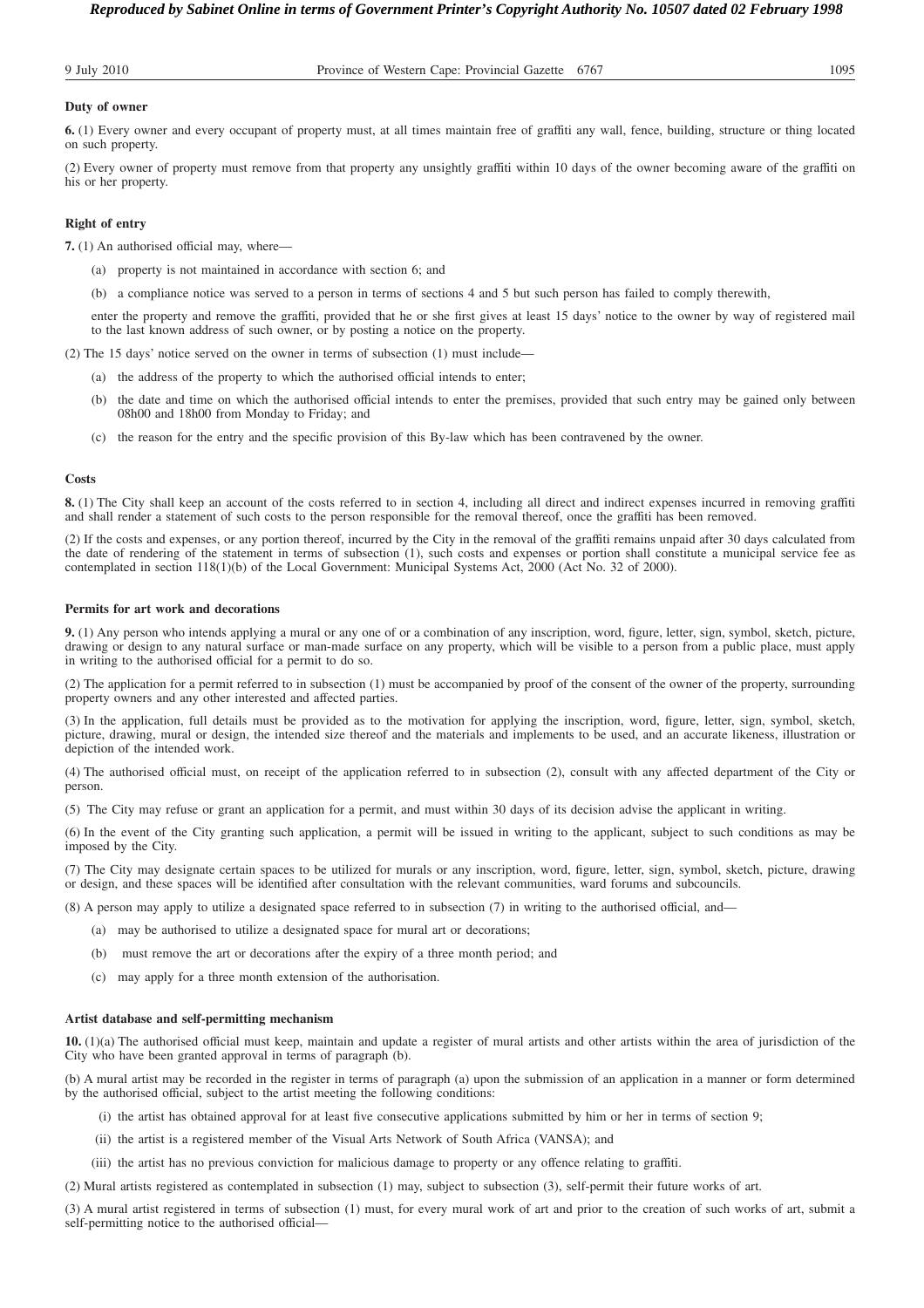| 1096 | Provinsie Wes-Kaap: Provinsiale Koerant 6767<br>9 Julie 2010                                   |
|------|------------------------------------------------------------------------------------------------|
|      | (a) in a manner or form determined by him or her;                                              |
| (b)  | containing proof of the consent of the owner of the property and adjacent property owners; and |

(b) accompanied by a sketch or other image of the intended work of art,

in order to effect a self-permit.

#### **Penalties**

**11.** (1) Any person who fails to comply with any provision of this By-Law shall be guilty of an offence.

- (2) Any person convicted of an offence in terms of this By-law shall—
	- (a) upon conviction for a first offence be liable to a fine of R15 000 or 3 months imprisonment;
	- (b) upon conviction for a second offence or subsequent offences, be liable to a fine of R30 000 or 6 months imprisonment, or to both such fine and such imprisonment.

(3) In addition to a penalty contemplated in subsection (1), the convicted person may be liable—

- (a) to pay an amount equal to the cost or estimated cost of removal of the graffiti from the affected property, and where the cost of removal of the graffiti from the affected property has been borne by the City or by the owner of the property, to pay the amount so ordered to the City or to the owner, as the case may be;
- (b) to a further penalty deemed appropriate by the court in default of payment of the ordered amount to the City or to the owner of the property, as the case may be.

(4) In the case of a continuing offence, the person convicted shall be liable to any additional penalty the court may deem appropriate.

(5) A court convicting a person of an offence under this By-law may impose alternative sentencing as an appropriate penalty.

#### **Short title**

**12.** This By-Law is called the City of Cape Town: Graffiti By-Law, 2010.

9 July 2010 22044

#### **STAD KAAPSTAD**

#### **VERORDENING OP GRAFFITI, 2010**

**Om vir die verbod op graffiti binne die regsgebied van die Stad Kaapstad voorsiening te maak; om die vertoon van muurkuns te reguleer; om vir die verwydering van graffiti en die herstel van oppervlakke wat deur graffiti geraak word, voorsiening te maak; en om vir aangeleenthede wat daarmee verband hou, voorsiening te maak.**

#### **AANHEF**

**NADEMAAL** artikel 156(2) van die Grondwet van die Republiek van Suid-Afrika, 1996, bepaal dat 'n munisipaliteit verordeninge kan uitvaardig en toepas vir die doeltreffende administrasie van die aangeleenthede waarop hy die reg op administrasie het;

**NADEMAAL** die Stad ingevolge artikel 156(1), gelees met deel B van bylae 5 van die Grondwet, die reg het om die beheer van openbare oorlaste en reklameborde en die vertoon van advertensies op openbare plekke te administreer;

**NADEMAAL** graffiti die lewensgehalte van alle inwoners en besoekers raak, en 'n openbare oorlas uitmaak wat aan die beeld van die Stad, wêreldwyd om sy prag bekend, afbreuk doen en dit 'n minder gewenste plek maak om te besoek en in te leef en te werk;

**EN NADEMAAL** die Stad vir die verwydering van graffiti op openbare sowel as privaat eiendom, die herstel van sodanige eiendom, en die beskerming van openbare en privaat eiendom teen dade van graffitivandalisme voorsiening wil maak;

**WORD DAAR DUS NOU** soos volg deur die raad van die Stad Kaapstad **VERORDEN:**

#### **Definisies**

1. In dié Verordening, tensy die konteks die teendeel bewys, beteken -

**''aanbring''** verf, met inbegrip van spuitverf, teken, skryf, merk, graveer, ets, krap of andersins aanbring of uitdruk, op enige natuurlike of mensgemaakte oppervlak deur die gebruik van welke graffitigereedskap ook al, en het **''aangebring''** dieselfde betekenis;

**''aanstootlike inhoud''** ook die inhoud van enige kunswerk wat, hetsy in vorm of inhoud of albei, billikerwys verwag kan word om

- (a) aanstoot te gee aan of gevaar in te hou vir enige persoon of eiendom, enige lid van die publiek op 'n wyse wat bedoel word in artikel 16(2)(a), (b) en (c) van die Grondwet van die Republiek van Suid-Afrika, 1996; of
- (b) vir die omgewing nadelig te wees of andersins 'n nadelige uitwerking daarop te hê;

**''eienaar''**—

- (a) die eienaar van enige eiendom of enige persoon op wie se naam die grond waarop 'n gebou opgerig is of word, by die Aktekantoor geregistreer is;
- (b) enige persoon wat as agent, of andersins, die bestuur, instandhouding of invordering van huurgeld of ander gelde ten opsigte van die eiendom behartig; en
- (c) enige persoon wat daarop geregtig is om voordeel uit die gebruik van sodanige grond of gebou te trek, of wat sodanige voordeel geniet;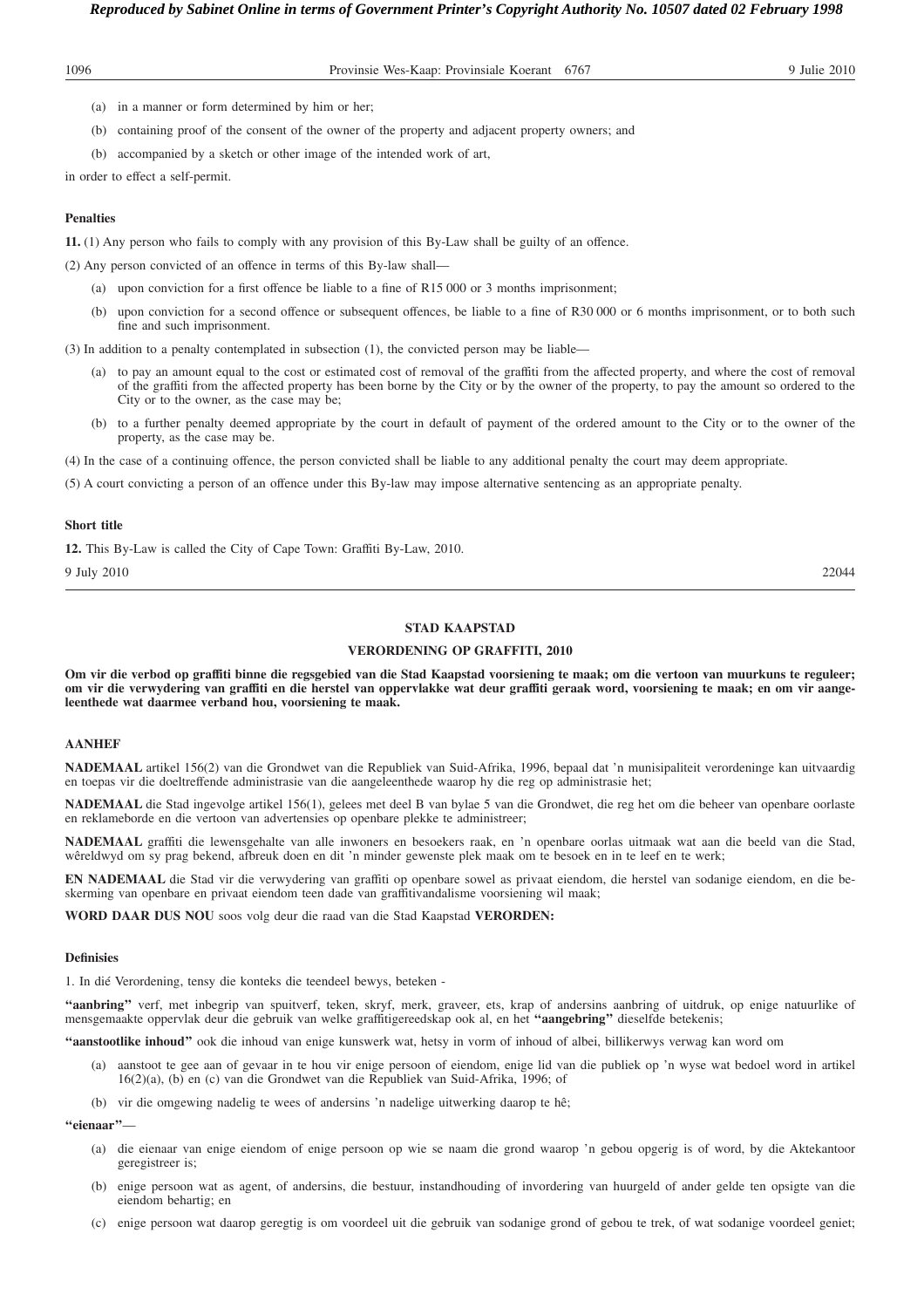**''gemagtigde amptenaar''** 'n werknemer van die Stad, of sodanige diensverskaffer wat deur die Stad gemagtig is, wat vir die toepassing en implementering van dié Verordening verantwoordelik is;

**''graffiti''** enige enkele of kombinasie van enige inskripsie, woord, syfer (anders as 'n syfer wat 'n straatnommer aantoon), letter, teken, simbool, skets, prent, tekening, muurskildering of ontwerp wat op enige natuurlike of mensgemaakte oppervlak op enige gebou aangebring word en wat 'n persoon van 'n openbare plek af kan sien, en wat nie deur die Stad gemagtig is nie;

**''graffitigereedskap''** 'n spuitverfhouer, 'n breëpuntmerker, plaketiket, etstoerusting, kwas of enige toestel wat 'n sigbare merk op 'n natuurlike of mensgemaakte oppervlak kan laat of dit kan skend;

"muurkuns" kuns in die vorm van 'n skildery wat regstreeks op 'n muur aangebring is;

**''natuurlike oppervlak''** die oppervlak van enige rots, boom of ander natuurlike verskynsel;

**''openbare eiendom''** vaste eiendom wat deur 'n staatsinstelling besit word;

#### **''openbare plek''**—

- (a) enige openbare grond, plein, swembad, openbare oord, openbare ontspanningsterrein, diere-, botaniese of ander openbare tuin, park of voetslaanpad, met inbegrip van enige gedeelte daarvan en enige fasiliteit of apparaat daarin of daarop, sowel as enige openbare oop ruimte, openbare pad, padreserwe, reserwestraat, meer, dam of rivier;
- (b) enige openbare gebou, struktuur, saal, vertrek of kantoor, met inbegrip van enige gedeelte daarvan en enige fasiliteit of apparaat daarin, wat Stadseiendom is of deur die Stad besit of beheer of verhuur word en waartoe die gewone publiek toegang het, hetsy toegangsgeld betaal word, al dan nie;
- (c) enige natuurbewarea, met inbegrip van
	- (i) natuurreservate;
	- (ii) beskermde natuurgebiede;
	- (iii) gebiede wat natuurbewaringswaardig is; of
	- (iv) natuurlike oop ruimtes;

**''persoon''** ook enige staatsinstelling, regs- of natuurlike persoon, met inbegrip van maatskappye wat ingevolge enige wet as sodanig geïnkorporeer of geregistreer is, en enige groep persone, hetsy geïnkorporeer al dan nie, wat om welke rede ook al as enkele entiteit funksioneer;

"privaat eiendom" vaste eiendom wat deur 'n privaat persoon besit word;

**''selfpermitmeganisme''** die meganisme waarin daar in artikel 10 verwys word vir 'n aansoek en goedkeuring ten einde 'n selfpermit te bewerkstellig;

#### **''staatsinstelling''**—

- (a) enige staatsdepartement of -administrasie in die nasionale, provinsiale of plaaslike regeringsfeer; of
- (b) enige ander ampsbekleder of instelling—
	- (i) wat 'n bevoegdheid uitoefen of 'n funksie verrig ingevolge die Grondwet of 'n provinsiale grondwet; of
	- (ii) wat 'n openbare bevoegdheid uitoefen of 'n openbare funksie verrig ingevolge enige wetgewing, maar met uitsluiting van 'n hof of 'n regterlike beampte;

**''Stad''** die Stad Kaapstad wat ingevolge Provinsiale Kennisgewing 479 van 22 September 2000 tot stand gebring is ingevolge artikel 12 van die Wet op Plaaslike Regering: Munisipale Strukture, Wet 117 van 1998, met inbegrip van enige komitee of subkomitee of subraad wat deur die Stad gestig is, of enige werknemer of behoorlik gemagtigde agent van die Stad wat in verband met dié Verordening optree uit hoofde van 'n bevoegdheid wat in die Stad setel en aan sodanige werknemers of agent gedelegeer is;

**''verwyder''** die herstel van die oppervlak tot volle bedoelde funksie tot dieselfde of beter toestand as voor die aanbring van graffiti, tot bevrediging van die Stad, en het **''verwyder''**, **''verwydering''** en **''is verwyder''** ooreenstemmende betekenisse;

**''voldoeningskennisgewing''** 'n kennisgewing wat ingevolge artikel 4 uitgereik is.

#### **Verklaring van oorlas**

**2**. Die Stad verklaar die bestaan van graffiti op enige plek binne sy regsgebied as openbare oorlas, wat ingevolge dié Verordening aan verwydering onderhewig is.

#### **Verbod**

**3.** (1) Geen persoon mag sonder 'n permit wat deur die Stad uitgereik is, binne die regsgebied van die Stad graffiti aanbring of laat aanbring op enige–

- (a) eiendom;
- (b) natuurlike oppervlak; of
- (c) muur, heining, struktuur of voorwerp in enige straat of ander openbare plek nie.
- (2) Enige persoon wat die persoon waarna in subartikel (1) verwys word, help of bystaan om graffiti soos hierin bedoel, in stryd met dié Verordening aan te bring, is aan 'n misdryf skuldig.

#### **Voldoeningskennisgewing**

**4.** (1) Die gemagtigde amptenaar mag, waar 'n persoon artikel 3 oortree het, 'n kennisgewing aan sodanige persoon beteken wat hom/haar beveel om die graffiti te verwyder teen 'n datum wat in die kennisgewing gespesifiseer word, welke datum nie later as 30 dae na die uitreikingsdatum van die kennisgewing is nie, en sodanige kennisgewing moet—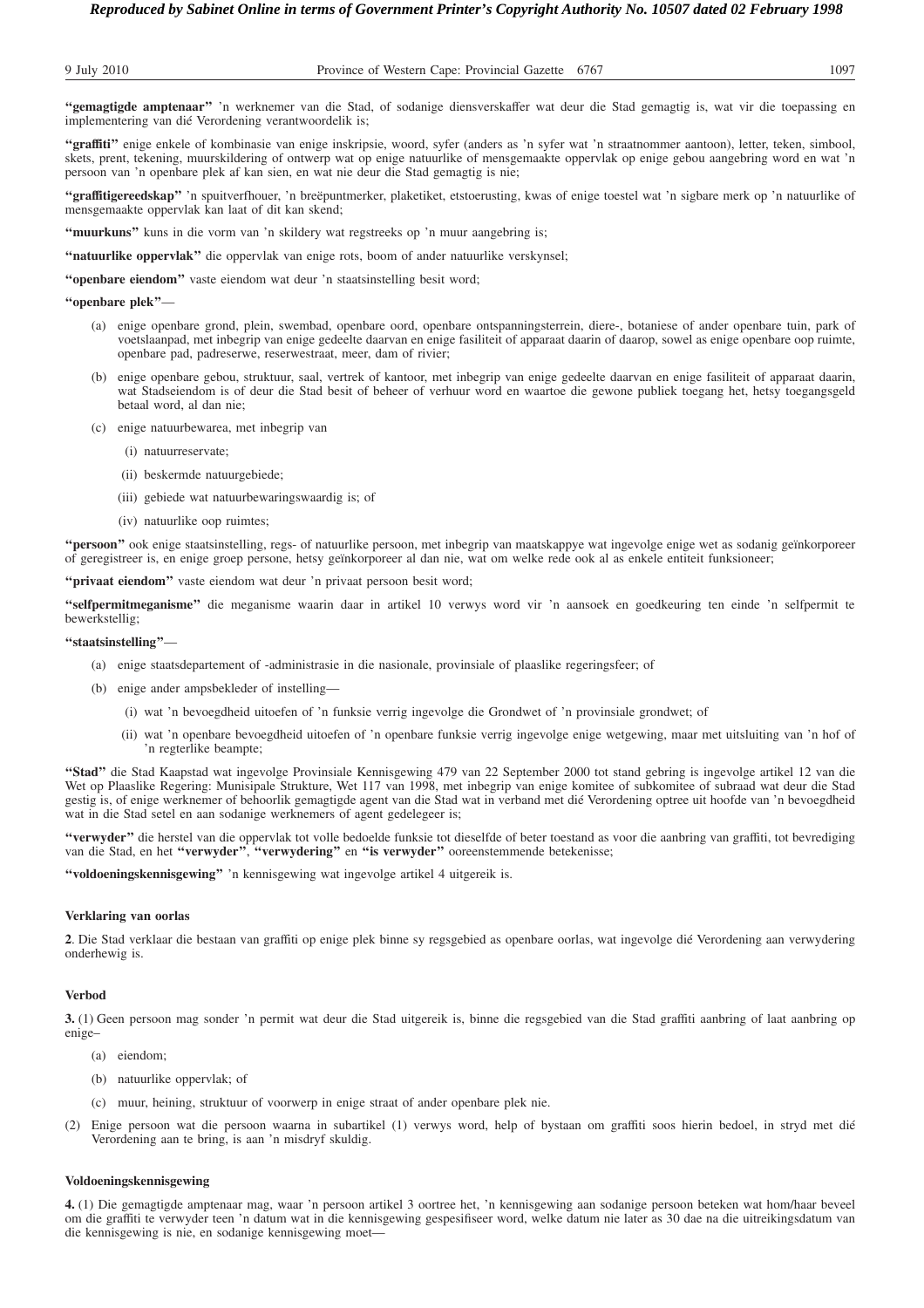| 1098 | Provinsie Wes-Kaap: Provinsiale Koerant<br>6767 | 9 Julie 2010 |
|------|-------------------------------------------------|--------------|
|      |                                                 |              |

- (a) die adres of ligging van die eiendom, die natuurlike oppervlak of enige struktuur of voorwerp spesifiseer waarop die graffiti aangebring is;
- (b) die graffiti wat aangebring is, in algemene terme beskryf; en
- (c) meld dat as die betrokke graffiti nie in ooreenstemming met die kennisgewing verwyder word nie, die Stad, of 'n buite-agent wat deur die Stad aangestel is, sodanige verwydering kan doen op koste van die persoon aan wie die kennisgewing geadresseer is.
- (2) Die gemagtigde amptenaar mag, waar hy of sy nie die identiteit kan bepaal van die persoon waarna daar in subartikel (1) verwys word nie, 'n kennisgewing aan die eienaar beteken wat vereis dat hy/sy die graffiti bedoel in subartikel (1) verwyder.
- (3) Enige koste wat die Stad ingevolge subartikel (1)(c) aangaan, soos gesertifiseer deur die direkteur: besteding in die Stad se finansiesdirektoraat, maak 'n likiede eis ten gunste van die Stad uit, en sal verhaalbaar wees ingevolge die Stad se beleid oor kredietbeheer en skuldinvordering en die Stad se Verordening op Kredietbeheer en Skuldinvordering.
- (4) Waar die verhaling van die koste waarna in subartikel (3) verwys word—
	- (a) 'n finansiële las op die eienaar van 'n eiendom sal oplê wat die vermoë of finansiële kapasiteit van sodanige eienaar te bowe gaan; of
	- (b) dieselfde eiendom herhaaldelik raak;

kan die gemagtigde amptenaar, onderhewig aan enige wet of enige beleid van die Stad, al die koste wat aangegaan is, of 'n deel daarvan kwytskeld.

#### **Betekening van kennisgewings**

**5.** (1) Waar 'n voldoeningskennisgewing aan enige persoon ingevolge artikel 4 beteken word, word dit geag behoorlik aan sodanige persoon beteken te wees, as dit

- (a) persoonlik aan hom of haar, of in die geval van 'n regspersoon, aan 'n persoon wat klaarblyklik by sy geregistreerde kantoor in diens is, beteken is;
- (b) by sy of haar woonplek of sakeonderneming beteken is aan 'n persoon wat klaarblyklik ouer as 16 jaar is;
- (c) per geregistreerde of gesertifiseerde pos na sodanige persoon se laaste bekende woon- of sakeadres gepos is, soos dit in die Stad se rekords of dié van die Aktekantoor verskyn, of in die geval van 'n regspersoon, na sy geregistreerde kantoor gestuur is, en bewys gelewer word dat dit gepos is;
- (d) op een van bogenoemde wyses aan die agent of verteenwoordiger van sodanige persoon in die Republiek beteken is, as 'n adres in die Republiek onbekend is;
- (e) as dit op 'n duidelik sigbare plek aangebring is op die eiendom waarop dit van toepassing is, vir 'n tydperk van 14 kalenderdae, as die adres en die agent onbekend is.

(2) Die versuim om 'n kennisgewing behoorlik aan enige persoon te beteken, soos daar ingevolge dié Verordening vereis word, sal geen regstappe wat ten opsigte van dié Verordening ingestel word, ongeldig maak nie.

#### **Plig van eienaar**

**6.** (1) Elke eienaar en elke bewoner van eiendom moet te alle tye enige muur, heining, gebou, struktuur of voorwerp wat op sodanige eiendom geleë is, vry van graffiti hou.

(2) Elke eienaar van eiendom moet enige onooglike aanwas van graffiti van sodanige eiendom verwyder binne 10 dae nadat die eienaar van die graffiti op sy of haar eiendom bewus geword het.

#### **Reg van toegang**

**7.** (1) 'n Gemagtigde amptenaar kan,

(a) waar 'n eiendom nie in ooreenstemming met artikel 6 in stand gehou word nie; en

(b) waar 'n voldoeningskennisgewing ingevolge artikels 4 en 5 aan 'n persoon beteken is, en die persoon versuim het om daaraan te voldoen;

die eiendom betree en die graffiti verwyder, met dien verstande dat hy of sy die eienaar eers minstens 15 dae vooraf per geregistreerde pos na sodanige eienaar se laaste bekende adres kennis gee, of deur 'n kennisgewing op die eiendom aan te bring.

(2) Die kennisgewing van 15 dae wat ingevolge subartikel (1) aan die eienaar beteken word, moet die volgende insluit:

- (a) Die adres van die eiendom wat die gemagtigde amptenaar beoog om te betree.
- (b) Die datum en tyd waarop die gemagtigde amptenaar beoog om die perseel te betree, met dien verstande dat sodanige toegang slegs tussen 08:00 en 18:00 van Maandag tot Vrydag verkry kan word.
- (c) Die rede vir die betreding en die spesifieke bepaling van dié Verordening wat deur die eienaar oortree is.

#### **Koste**

**8.** (1) Die Stad hou boek van al die koste waarna daar in artikel 4 verwys word, met inbegrip van alle regstreekse en onregstreekse uitgawes wat aangegaan is om graffiti te verwyder, en lewer 'n rekening van sodanige koste aan die persoon wat vir die verwydering van graffiti verantwoordelik is, sodra dit verwyder is.

(2) As die koste en uitgawes, of enige gedeelte daarvan, wat die Stad by die verwydering van die graffiti aangegaan het, na 30 dae, bereken van die datum waarop die rekening ingevolge subartikel (1) gelewer is, steeds onvereffen bly, maak sodanige koste en uitgawes 'n munisipale diensteheffing uit soos bedoel in artikel 118(1)(b) van die Wet op Plaaslike Regering: Munisipale Stelsels, Wet 32 van 2000.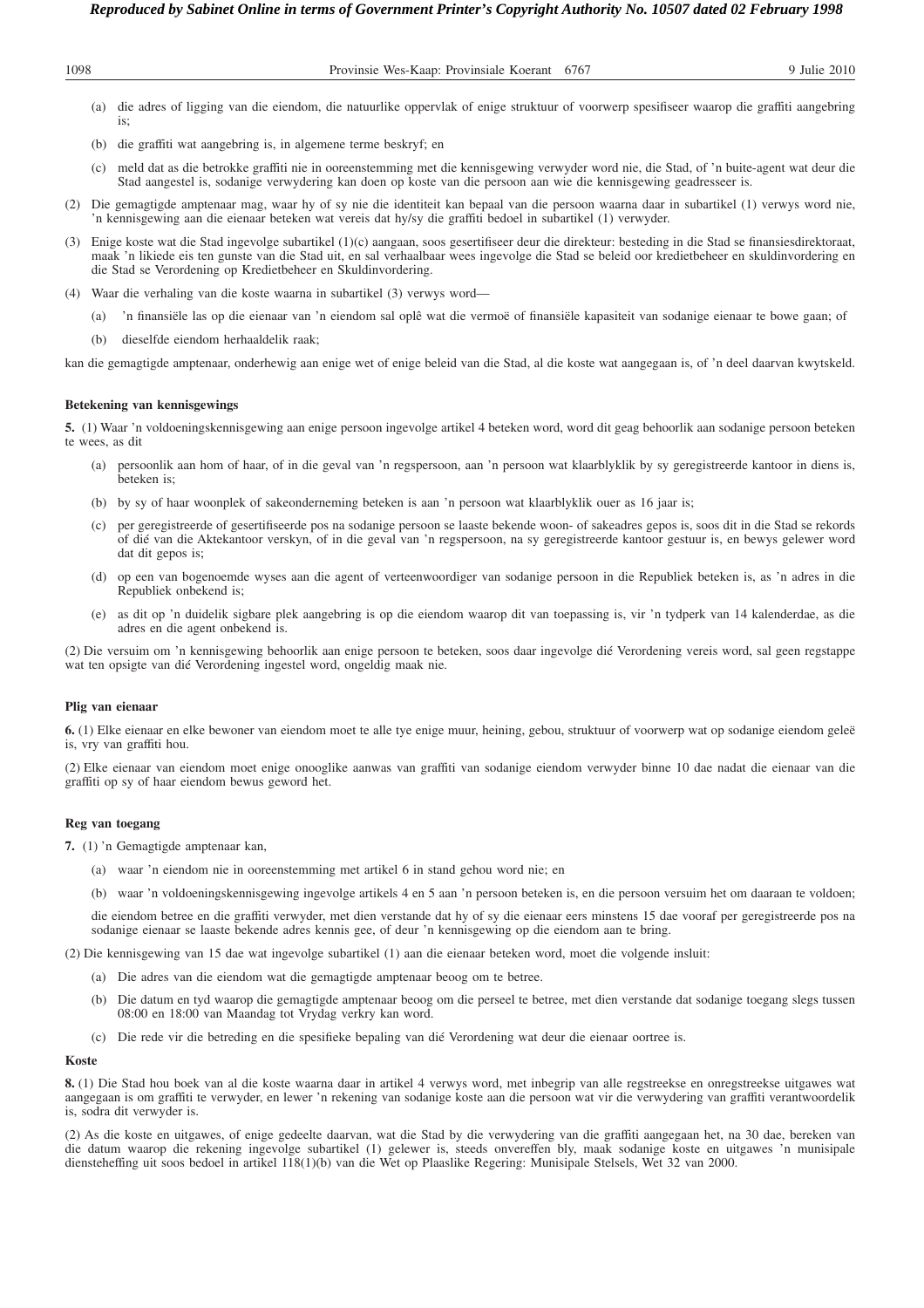#### **Permitte vir muurkuns en -versierings**

**9.** (1) Enige persoon wat beoog om enige enkele of kombinasie van enige inskripsie, woord, syfer, letter, teken, simbool, skets, prent, tekening of ontwerp op enige natuurlike of mensgemaakte oppervlak op enige eiendom aan te bring, wat 'n persoon van 'n openbare plek af kan sien, moet skriftelik by die gemagtigde amptenaar om 'n permit aansoek doen om dit te doen.

(2) Die aansoek om 'n permit waarna in subartikel (1) verwys word, moet van bewys van toestemming deur die eienaar van die eiendom, belanghebbendes en partye wat geraak word, en omliggende eiendomseienaars vergesel word.

(3) In die aansoek moet volledige besonderhede rakende die motivering vir die aanbring van die inskripsie, woord, syfer, letter, teken, simbool, skets, prent, tekening en muurskildering verstrek word, asook besonderhede van die beoogde grootte daarvan, die materiaal en gereedskap wat gebruik gaan word, en 'n akkurate beeltenis, illustrasie of beskrywing van die beoogde werk.

(4) Die gemagtigde amptenaar moet by ontvangs van die sodanige aansoek waarna in subartikel (2) verwys word, met enige Stadsdepartement of persoon wat geraak word, oorleg pleeg.

(5) Die stad kan 'n aansoek om 'n permit van die hand wys of goedkeur en moet die aansoeker binne 30 dae skriftelik van sy besluit verwittig.

(6) Ingeval die Stad sodanige aansoek toestaan, sal 'n skriftelike permit aan die aansoeker uitgereik word, onderhewig aan sodanige voorwaardes na gelang die Stad kan oplê.

(7) Die Stad kan bepaalde ruimtes aanwys wat vir sodanige muurkuns of enige inskripsie, letter, teken, simbool, skets, prent, tekening of ontwerp gebruik mag word, en dié ruimtes sal in oorleg met die betrokke gemeenskappe, wyksforums en subrade geïdentifiseer word.

(8) 'n Persoon kan skriftelik by die gemagtigde amptenaar aansoek doen om 'n aangewese ruimte waarna daar in subartikel (7) verwys word, te gebruik, en

- (a) kan gemagtig word om 'n aangewese ruimte vir muurkuns of -versierings te gebruik;
- (b) moet die kuns of versierings na verstryking van die driemaandetydperk verwyder;
- (c) kan om 'n driemaandeverlenging van die magtiging aansoek doen.

#### **Kunstenaarsdatabasis en selfpermitmeganisme**

**10.** (1) (a) Die gemagtigde amptenaar moet 'n register hou, in stand hou en bywerk van muur- en ander kunstenaars binne die Stad se regsgebied aan wie goedkeuring ingevolge paragraaf (b) verleen is.

(b) 'n Muurkunstenaar kan ingevolge paragraaf (a) in die register opgeteken word na voorlegging van 'n aansoek op 'n wyse of vorm wat deur die gemagtigde amptenaar bepaal word, onderhewig daaraan dat die kunstenaar aan die volgende voorwaardes voldoen:

- (i) Die kunstenaar het vir minstens vyf agtereenvolgende aansoeke wat hy/sy ingevolge artikel 9 voorgelê het, goedkeuring verkry.
- (ii) Die kunstenaar is 'n geregistreerde lid van die Visuele-kunsnetwerk van Suid-Afrika (VANSA).
- (iii) Die kunstenaar het geen vorige veroordeling vir kwaadwillige beskadiging van eiendom of enige ander oortreding wat met graffiti verband hou nie.

(2) Muurkunstenaars wat geregistreer is soos bedoel in subartikel (1) mag, onderhewig aan subartikel (3), self 'n permit vir hulle toekomstige kunswerke bewerkstellig.

(3) 'n Muurkunstenaar wat ingevolge subartikel (1) geregistreer is, moet vir elke muurkunswerk en voor die skepping van sodanige kunswerke 'n selfpermitkennisgewing aan die gemagtigde amptenaar voorlê,

- (a) op 'n wyse of vorm wat deur hom of haar bepaal is;
- (b) wat bewys van die toestemming van die eienaar van die eiendom en aanliggende eiendomseienaars bevat; en
- (c) wat vergesel word deur 'n skets of ander beeltenis van die beoogde kunswerk,

ten einde 'n selfpermit te bewerkstellig.

#### **Boetes**

**11.** (1) Enige persoon wat versuim om aan enige bepaling van dié Verordening te voldoen, sal aan 'n misdryf skuldig wees.

(2) Enige persoon wat ingevolge dié Verordening aan 'n misdryf skuldig bevind word,

- (a) is by skuldigbevinding aan 'n eerste misdryf aan 'n boete van R15 000 of tronkstraf van 3 maande blootgestel;
- (b) is by skuldigbevinding aan 'n tweede misdryf of daaropvolgende misdrywe aan 'n boete van R30 000 of tronkstraf van 6 maande blootgestel, of aan sodanige boete sowel as sodanige tronkstraf.

(3) Benewens 'n boete bedoel in subartikel (1), is die veroordeelde blootgestel—

- (a) daaraan om 'n bedrag gelykstaande met die koste of geraamde koste van die verwydering van die graffiti van die betrokke eiendom te betaal, en waar die koste van die verwydering van die graffiti van die betrokke eiendom deur die Stad of die eienaar van die eiendom gedra is, om die bedrag wat dienooreenkomstig gelas word, aan die Stad of die eienaar te betaal, na gelang van die geval;
- (b) aan 'n verdere boete wat die hof toepaslik ag by versuim van betaling van die voorgeskrewe bedrag aan die Stad of die eienaar van die eiendom, na gelang van die geval.
- (4) In die geval van 'n voortgesette misdryf, word die veroordeelde aan enige bykomende boete blootgestel wat die hof toepaslik mag ag.
- (5) 'n Hof wat 'n persoon aan 'n misdryf ingevolge dié Verordening skuldig bevind, kan 'n alternatiewe vonnis as toepaslike straf oplê.

#### **Kort titel**

**12.** Dié Verordening staan as die Stad Kaapstad: Verordening op Graffiti, 2010, bekend.

#### 9 Julie 2010 22044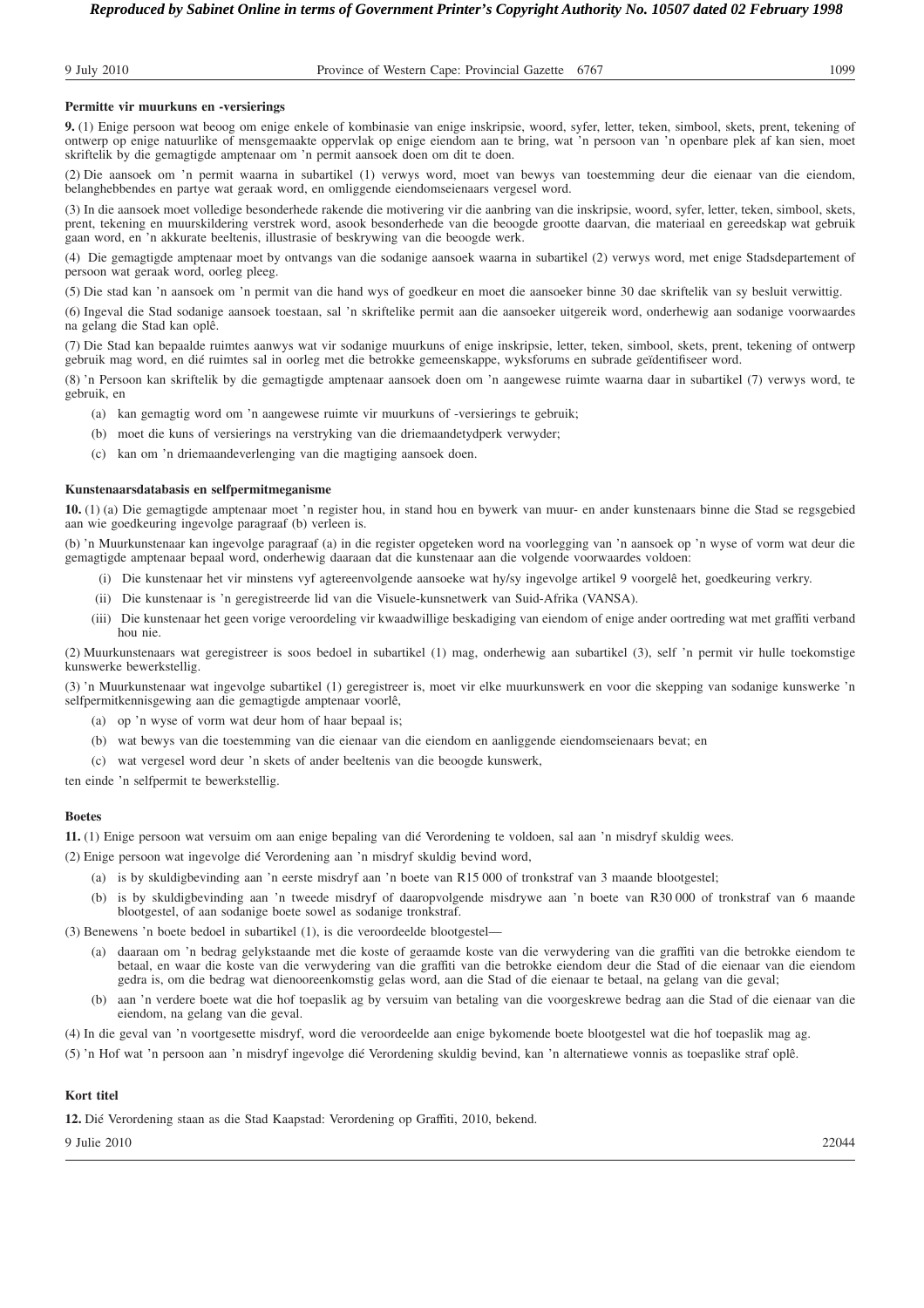#### **ISIXEKO SASEKAPA**

#### **UMTHETHO KAMASIPALA OYILWAYO WEGRAFITI**

**Ukubonelela ngothintelo lwegrafiti kwingingqi ephantsi kolawulo lweSixeko saseKapa; ukubonelela ngokususwa kwegrafiti nokuvuselelwa kweendonga ezichatshazelwa yigrafiti; nokubonelela kwimiba enxulumene noko.**

#### **INTSHAYELELO**

**NJENGOKUBA** icandelo le-156 (2) lo Mgaqo-siseko weRiphabliki yoMzantsi Afrika, we-1996 ubonelela ngento yokuba umasipala unakho ukwenza nokulawula imithetho kamasipala ukulungiselela ulawulo olusebenzayo lwemiba athe wanelungelo lokuyilawula;

**NJENGOKUBA i**Sixeko, ngokwemiqathango yecandelo 156(1) elifundwa kunye neSahlulo B seShedyuli yesi-5 yoMgaqo-siseko, sinelungelo lokulawula nokuphatha iinkathazo zikawonke-wonke, iibhodi zopapasho nokubonisa izaziso kwiindawo zoluntu.

**NJENGOKUBA** igrafiti inempembelelo kukulunga kwendlela yokuphila yabo bonke abahlali nabatyeleli, yaye iba yenye eyinkathazo kuluntu ethi yonakalise imbonakalo yeSixeko eyaziwa kwilizwe lonke ngobuhle bayo iyenze ibe yindawo enganqweneleki kakhulu ukuba ityelelwe, kuhlalwe yaye kusetyenzwe kuyo;

**YAYE NJENGOKUBA** iSixeko sifuna ukubonelela ngokususwa kwegrafiti kwizakhiwo zikarhulumente nezakhiwo zangasese, ukuvuselelwa ngokutsha kwezakhiwo ezinjalo nokukhuselwa kwezakhiwo zikarhulumente nezangasese kwizenzo zolonakaliso ngenkohlakalo yegrafiti;

**YAYE NJENGOKO KUNJALO NGOKU, KUMISELWA** liBhunga leSixeko saseKapa njengoku kulandelayo:—

#### **IINKCAZELO**

**1.** Kulo Mthetho kaMasipala, ngaphandle kokuba ubume bubonisa enye into, la magama namabinzana alandelayo aya kuba nezi ntsingiselo zabelwe wona, yaye—

**''ukuqaba''** kuthetha ukupeyinta, kubandakanywa ukutshiza ngepeyinti, ukuzoba, ukubhala, ukuphawula, ukukrola, ukukrwela, okanye ukuncanyatheliswa okanye ukuboniswa nakuwuphi na umphandle wendalo okanye wesakhiwo, kusetyenziswa naluphi na umiliselo lwegrafiti nangayiphi na indlela yaye **''ukuqaba''**, **''iqatyiwe''** kunye **''ukuqatywa''** kuneentsingiselo ezihambelanayo;

**''igosa eligunyazisiweyo''** lithetha umqeshwa weSixeko onoxanduva lokunyanzelisa okanye ukumilisela lo Mthetho kaMasipala okanye umnikinkonzo lowo ugunyazisiweyo siSixeko;

**''ISixeko''** sithetha iSixeko saseKapa esisekwe ngeSaziso sePhondo sama-479 sowama-2000 somhla wama-22 kuSeptemba wama-2000 ngokwemiqathango yecandelo le-12 loMthetho weZakhiwo zikaMasipala: kaMasipala, we-1998 (uMthetho onguNombolo 117 we-1998), ze sibandakanye nayiphi na ikomiti okanye icandelo lebhunga elisekwe siSixeko okanye nawuphi na umqeshwa okanye iarhente egunyaziswe ngokusesikweni yeSixeko, esebenza ngokunxulumene nalo Mthetho kaMasipala ngenxa yamagunya aselungelweni leSixeko ze anikezelwa kuloo mqeshwa okanye iarhente;

**''isaziso sohambelwano''** sithetha isaziso esikhutshwe ngokwemiqathango yecandelo lesi-4;

**''**Igrafiti'' ithetha nawuphi na okanye nayiphi na intlanganisela yayo nayiphi na imibhalo, amagama, isazobe engaphandle kwesazobe esibonisa inombolo yesitalato, inani, uphawu, umqondiso, umfanekiso, umzobo, umzobo oseludongeni okanye uyilo oluncanyatheliswe nakuwuphi na umphandle okanye ophandle owenziweyo nakusiphi na isakhiwo obonakalayo kumntu okwindawo kawonke wonke yaye ongagunyaziswanga siSixeko;

**''Isixhobo segrafiti''** sithetha inkonxa enesixhobo esitshiza ipeyinti, isidyobhi esinencamu yokubhala ebanzi, ilebhele yentlaka, isixhobo sokukrola, ibrashi okanye nasiphi na esinye isixhobo esikwaziyo ukushiya uphawu olubonakalayo okanye umkrwelo nakuwuphi na umgangatho wendalo okanye umgangatho owenziwe ngumntu;

**''Ubugcisa obuseludongeni''** buthetha ubugcisa obukwimo yokupeyintwa, obuqatywa ngqo eludongeni;

**''umgangatho wendalo''** uthetha nawuphi na umgangatho walo naliphi na ilitye, isiqu somthi okanye nayiphi na imbonakalo yendalo;

**''umntu''** ubandakanya naliphi na isebe likarhulumente, umntu onguye okanye umntu osemagunyeni kubandakanywa iinkampani ezimanyanisiweyo okanye ezibhalisiweyo phantsi komthetho nalo naliphi na iqumru labantu, nokokuba limanyanisiwe okanye hayi, elisebenza njengequmru elinye nangayiphi na injongo

**''indawo kawonke wonke''** ithetha nayiphi na indlela kawonke wonke, isitalato sikawonke wonke, indlela ecanda phakathi kwezindlu, ibhulorho, indlela ephuma ngaphantsi, indledlana yabahamba ngenyawo, ipavumente yabahamba ngenyawo, indledlana yabahamba ngenyawo esecaleni komgaqo okanye isahlulo sendlela esiyeleleyo sabahamba ngenyawo, isitrato esimxinwa esiphakathi kwezindlu, isikwere, isithuba esingena nto, isitiya, ipaki okanye indawo evalelekileyo ephantsi kolawulo lweSixeko, okanye ogunyaziwe abangabanye bakarhulumente okanye ababonakaliswe ngolo hlobo kwiincwadi ezisemthethweni.

**''indlela yokuzinika imvume''** ibhekiselele kwindlela ekubhekiselelwe kuyo kwicandelo 10 ukulungiselela isicelo nolwamkelo ukwenzela ukuqalisa ngokuzinika imvume.

**''umhlaba/isakhiwo sangasese''** sithetha isakhiwo esingashukumiyo esiselungelweni lomntu;

**''umhlaba/isakhiwo sikarhulumente''** sithetha isakhiwo esingshukumiyo esiselungelweni likarhulumente;

**''ukususa''** kuthetha ukuvuselela ngokutsha isebenze ngenjongo epheleleyo kwindlela ebe iyiyo ngaphambili okanye isebenze ngcono ngaphambi kokufakwa kwegrafiti ngokwanelisa iSixeko, yaye **''ukususa''**, no- **''**ukususwa'' kuneentsingiselo ezingqameneyo;

**''okuqulathiweyo okubi''** kubandakanya okuqulathiweyo kwawo nawuphi na umsebenzi wobugcisa, nokokuba ungokobume, ungokokuqulathiweyo okanye ungazo zombini iindlela, kunokuthi kulindeleke—

- (a) Ukuba kubangele isithuko okanye ingozi nakuwuphi na umntu okanye isakhiwo, okanye nakuliphi na ilungu loluntu ngendlela equlathwe kwicandelo 16(2)(a),(b) kunye (c) loMgaqo-siseko weRiphabliki yoMzantsi Afrika, we-1996, okanye
- (b) ukuba ibangele umonakalo okanye ngenye indlela ibe nefuthe elibi kwindalo;

#### **''amasebe karhulumente''** athetha—

(a) naliphi na isebe likarhulumente okanye olawulo kurhulumente wesizwe, owephondo okanye umasipala; okanye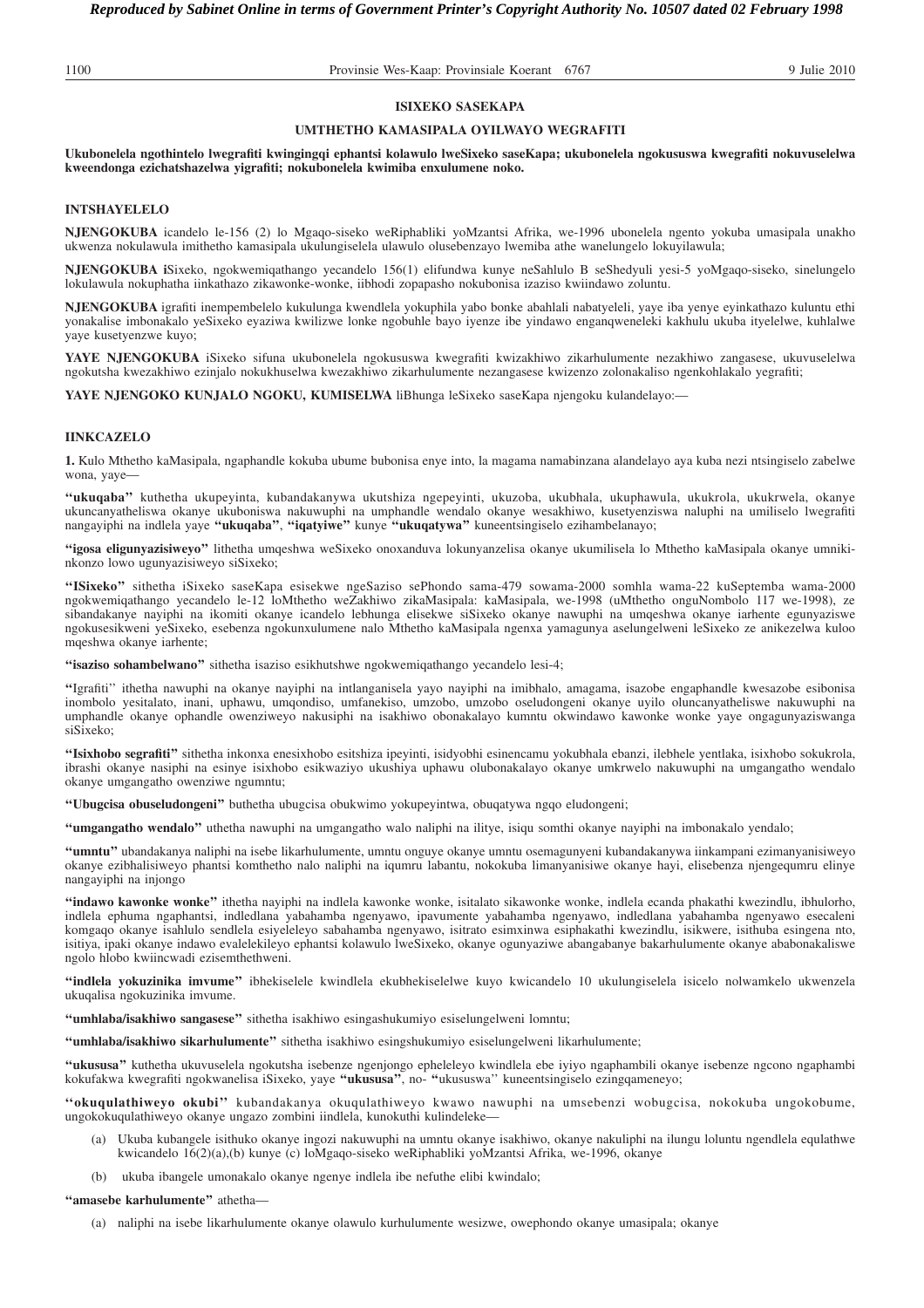#### 9 July 2010 Province of Western Cape: Provincial Gazette 6767 1101

- (b) Naliphi na igosa likarhulumente/umphathiswa okanye iziko—
	- (i) elisebenzisa ubunganga balo okanye elenza umsebenzi ngokwemiqathango yoMgaqo-siseko okanye umgaqo-siseko wephondo; okanye
	- (ii) elisebenzisa igunya likarhulumente okanye elenza umsebenzi karhulumente ngokwemiqathango yawo nawuphi na umthetho, kodwa akubandakanywa inkundla okanye igosa lenkundla;

#### **''umnini''** uthetha—

- (a) Umnini wawo nawuphi na umhlaba okanye nawuphi na umntu othe umhlaba wasegameni lakhe apho kukho khona isakhiwo okanye sakhiwe kuwo yaye sibhalisiwe kwiofisi yeencwadi zezigqibo;
- (b) Nawuphi na umntu, osebenza njengearhente okanye nangenye indlela, olawulayo, ogcina okanye oqokelela irhente okanye nayiphi na imali ebhekiselele kwisakhiwo; yaye
- (c) Nawuphi na umntu oselungelweni lwezibonelelo zokusetyenziswa kwesakhiwo eso okanye umhlaba, okanye oxhamla ezo zibonelelo.

#### **''indawo kawonke wonke''** ithetha—

- (a) Nawuphi na umhlaba, iskwere, idami lokuqubha likawonke wonke, indawo yekhefu yoluntu, isiza sokuzonwabisa soluntu, umyezo wezilwanyana, indawo yezityalo neentyatyambo or nasiphi na isitiya soluntu, ipaki, indledlana yokuthatha uhambo ngenyawo, kubandakanywa nasiphi na isiqanaqwana yaye nayiphi na indawo okanye isixhobo kuyo, ngokunjalo nasiphi na isithuba esivulekileyo soluntu, uhola, umgaqo owodwa, isitalato esisodwa, idama, ichibi, okanye umlambo;
- (b) Nasiphi na isakhiwo soluntu, iholo, igumbi okanye iofisi kubandakanywa nasiphi na isahlulo apho kunye nayiphi na indawo okanye isixhobo esilapho, esiselungelweni okanye esilawulwa okanye esirhentiswa siSixeko yaye apho uluntu lunelungelo lokungena, nokokuba kuhlawulwa umrhumo wokungena okanye hayi;,
- (c) Nayiphi na indawo yolondolozo lwendalo kubandakanywa—
	- (i) Indawo yolondolozo lwendalo;
	- (ii) Iingingqi zendalo ezikhuselweyo;
	- (iii) Iingingqi ezinexabiso zolondolozo lwendalo; okanye
	- (iv) Izithuba zendalo ezingena nto.

#### **UKUBHENGEZWA KWENKATHAZO**

**(2)** ISixeko sibhengeza ubukho begrafiti naphi na kwingingqi yaso yolawulo buyinkathazo karhulumente, ekufuneka isusiwe ngokwemiqathango yalo Mthetho kaMasipala.

#### **UTHINTELO**

**3.** (1) Akukho mntu oya kuthi, ekwinginqi ephantsi kolawulo lweSixeko, aqabe igrafiti okanye enze into yokuba kuqatywe nakusiphi na—

- (a) isakhiwo;
- (b) umgangatho wendalo; okanye
- (c) udonga, uthango, isakhiwo okanye into nakusiphi isitalato okanye nakwenye indawo kawonke wonke.

(2) Nawuphi na osiza okanye oncedisa umntu ekubhekiselelwe kuye kwicandelwana (1) ekuqatyweni kwegrafiti njengoko kucamngcwe apha, esaphula lo Mthetho kaMasipala, uya kuba nobutyala bolwaphulo-mthetho.

#### **ISAZISO SOKUTHOBELA**

**4.** (1) Igosa eligunyazisiweyol linakho, apho umntu athe waphula umthetho wecandelo lesi-3, ukuthumela isaziso kumntu lowo sigunyazisa ukuba asuse igrafiti ngomhla othile ochaziweyo kwisaziso, yaye isaziso eso kufuneka—

- (a) sichaze idilesi okanye indawo leyo yesakhiwo, yomgangatho wendalo okanye esinye nje isakhiwo okanye into apho kuqatywe khona igrafiti:
- (b) sichaze ngemiba ebanzi le graffiti ethe yaqatywa; yaye
- (c) sichaze into yokokuba ukuba ngaba ithe igrafiti ayasuswa ngokuhambelana nesaziso, iSixeko okanye iarhente yangasese etyunjwe siSixeko inakho ukuyisusa ngeendleko zomntu lowo isaziso besithunyelwe kuye.

(2) Igosa eligunyazisiweyo linakho, apho singakwaziyo ukumazi umntu lowo ekubhekiselelwe kuye kwicandelwana (1), ukuthumela isaziso kumnini sigunyazisa ukuba asuse igrafiti njengoko kucamangiwe kwicandelwana (1).

(3) Naziphi na iindleko ezithe zathwalwa siSixeko ngokwemiqathango yecandelwana (1) (c), njegoko kuqinisekisiwe ngugunyaziwe onesakhono kwiSixeko, siya kumiselwa njengebango lemali eselungelweni leSixeko yaye liya kufunyanwa sisixeko kwinkundla yamatyala esiphantsi kolawulo lwaso.

(4) Apho ukufunyanwa kweendleko ekubhekiselelwe kuko kwicandelwana (3) kuya—

- (a) kubeka emagxeni kumnini wesakhiwo uxanduva lwemali olungaphezulu kwekhono okanye ikhono lakhe lemali lomnini lowo; okanye
- (b) kuya kuba nempembelelo amaxesha amaninzi aphinda-phindeneyo kweso sakhiwo,

Igosa eligunyazisiweyo, kuxhonyekekwe nakuwuphi na umthetho okanye nawuphi na umgaqo-nkqubo weSixeko, linakho ukuzirhoxisa iindleko ngokupheleleyo okanye inxalenye yazo..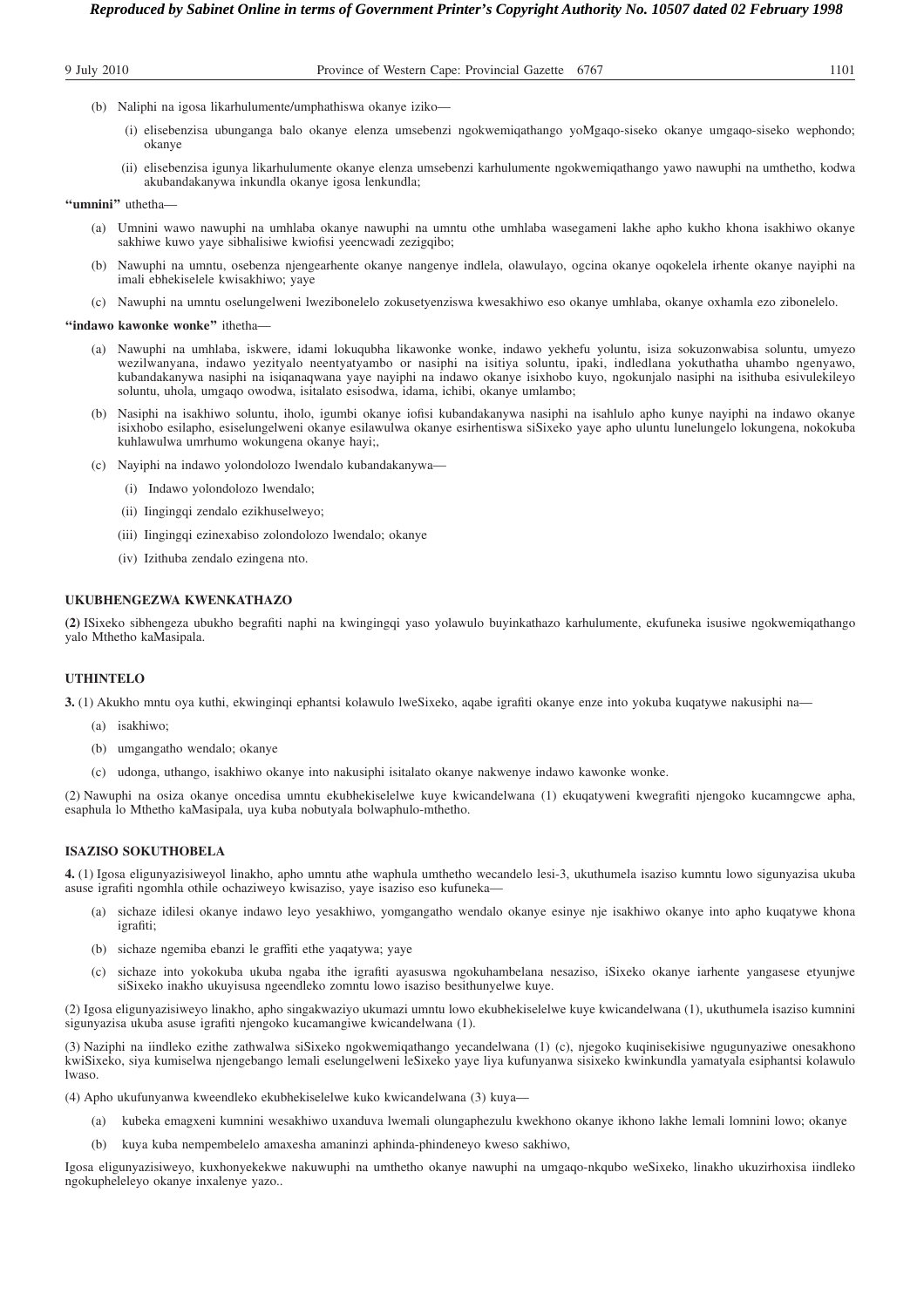1102 Provinsie Wes-Kaap: Provinsiale Koerant 6767 9 Julie 2010

#### **UMSEBENZI WOMNINI**

**5.** (1) Nawuphi na umnini yaye nawuphi na umntu ohlala kwisakhiwo eso kufuneka ngawo onke amaxesha agcine isakhiwo eso singenagrafiti nakuluphi na udonga, uthango, kwisakhiwo, isakhiwo okanye into ekulo mhlaba.

(2) Nawuphi na umnini womhlaba kufuneka asuse kumhlaba ukwanda okufihlakeleyo kwegrafiti kwiintsuku ezili-10 akuba umnini ethe wazi ngobukho begrafiti kumhlaba wakhe.

#### **UKUNIKEZELWA KWEZAZISO**

**6.** (1) Apho kunikezelwe ngesaziso sokuthobela nakuwuphi na umntu ngokwemiqathango yecandelo lesi-4 sithathwa njengesinikezelwe ngendlela eyiyo kumntu lowo xa sithe sanikezelwa—

- (a) ngqo kumntu lowo okanye kwimeko yomntu osemthethweni okanye kumntu oqeshwe kwiofisi yaso yobhaliso;
- (b) kwindawo yakhe ahlala kuyo okanye yoshishino kumntu ongaphezulu kubudala beminyaka eli-16;
- (c) ngeleta ethunyelwe ngerejista okanye ileta eqinisekisiweyo kwidelisi yokugqibela eyaziwayo ebehlala kuyo umntu lowo okanye idilesi yoshishino njengoko ibonakala kwiinkcukacha ezibhaliweyo zeSixeko okanye ezeOfisi yeziGqibo, okanye kwimeko yomntu osemthethweni, kwiofisi yakhe yobhaliso ze isaziso sokuposa siveliswe;
- (d) kwiarhente okanye ummeli womntu lowo kwiRiphabliki ngenye yezi ndlela zichazwe apha ngasentla, ukuba ngaba idilesi kwiRiphabliki ayaziwa;
- (e) ngokuyigxumeka kwindawo ebonakalayo kumhlaba lowo ekubhekiselelwe kuwo, kangangesithuba seentsuku ezili-14, ukuba idilesi kunye nearhente ayaziwa.

(2) Ukusilela ukunganikezelwa kwesaziso nakuwuphi na umntu njengoko kugunyaziswa ngokwemiqathango yalo Mthetho kaMasipala akuyi kuzenza zingabi semthethweni naziphi na iinkqubo eziqhutywayo ngokubhekiselele kulwaphulo mthetho lwalo Mthetho kaMasipala.

#### **ILUNGELO LOKUNGENA**

#### **7.** (1) **Igosa eligunyazisiweyo linakho, apho—**

- (a) umhlaba/isakhiwo singagcinwanga ngokuhambelana necandelo lesi-6; yaye;
- (b) Isaziso sokuhambelana sanikezelwa kumntu ngokwemiqathango yamacandelo 4 kunye nele-5 kodwa umntu lowo usilele ukuhambelana nawo.

Ukungena kumhlaba/kwisakhiwo ze lisuse igrafiti, ngaphandle kokuba libe linikeze isaziso seentsuku ezimalunga ne-15 kumnini ngokuthumela ileta eqinisekisiweyo kwidilesi yokugqibela eyaziwayo yaloo mnini, okanye ngokuncamathisela isaziso kumhlaba/kwisakhiwo eso.

- (2) Isaziso seentsuku ezili-15 esinikezwe umnini ngokwemiqathango yecandelwana (1) kufuneka sibandakanye—
	- (a) Idilesi yomhlaba/yesakhiwo elixhibe ukungena kuwo igosa eligunyazisiweyo;
	- (b) Umhla kunye nexesha elijonge ukungena ngalo kulo mhlaba/ kwisakhiwo igosa eligunyazisiweyo, ngaphandle kokuba ukungena apho kuya kuvumeleka kuphela phakathi kwesithuba sentsimbi yesi-8 kusasa ukuya kwintsimbi yesi-6 malanga ukususela ngoMvulo ukuya kutsho ngolwesiHlanu; yaye
	- (c) Isizathu sokungena kunye nesibonelelo esithe ngqo salo Mthetho kaMasipala esithe saphulwa ngumnini.

#### **IINDLEKO**

**8.** (1) ISixeko siya kugcina iakhawunti yeendleko ekubhekiselelwe kuzo kwicandelo lesi-4, kubandakanywa inkcitho yonke ethe ngqo nengathanga ngqo, ezithe zenzeka ekususweni kwegrafiti yaye siya kukhupha ingxelo yeendleko ezo kumntu onoxanduva lokususa ngoko, xa ithe igrafiti yasuswa.

(2) Ukuba ngaba iindleko nenkcitho, okanye nayiphi na inxalenye ngoko, ethe yenziwa siSixeko ekususweni kwegrafiti yaza yahlala ingahlawulwanga emva kweentsuku ezingama-30 ebalwe ukususela kumhla wokukhutshwa kwengxelo ngokwemiqathango yecandelwana (1), iindleko ezinjalo kunye nenkcitho okanye inxalenye ziya kuqulunqwa zibe ngumrhumo wenkonzo kamasipala ocamngcwe kwicandelo 118(1)(b) kuMthetho weeNkqubo zikaMasipala wama-2000 (uMthetho onguNombolo  $32$  wama-2000).

#### **IIMVUME IMIFANEKISO YEMIZOBO ESELUDONGENI KUNYE NEMIHOMBISO**

**9.** (1) Nawuphi na umntu ozimisele ukwenza isicelo sawo nawuphi na okanye indibaniselane yombhalo, igama, umzobo, unobumba, uphawu, umqondiso, isazobe, umfanekiso, umzobo oseludongeni okanye uyilo olukuwo nawuphi na umgangatho wendalo okanye umgangatho owenziwe ngumntu nakusiphi na isakhiwo eso, okanye esiya kuthi sibonakale kumntu okwindawo kawonke wonke, kufuneka enze isicelo esibhaliweyo ngokubhalela igosa eligunyazisiweyo ukuze afumane imvume yokwenza njalo.

(2) Isicelo sephepha mvume ekubhekiselelwe kuso kwicandelwana (1) kufuneka sikhatshwe bubungqina bemvume yomnini womhlaba, naye nawuphi na omnye umntu onomdla namaqela achaphazelekayo.

(3) Kwisicelo iinkcukacha ezipheleleyo kufuneka zinikezelwe njengempembelelo yokwenziwa kwesicelo sombhalo, igama, umzobo, unobumba, uphawu, umqondiso, isazobe, umfanekiso, umzobo oseludongeni okanye uyilo, ubungakanani ekujongwe kubo ngoko kunye nempahla nezixhobo eziza kusetyenziswa, nokufana okuthe ngqo, umzobo nomfanekiso yomsebenzi lowo kuxhitywe ukuba wenziwe.

(4) Igosa eligunyazisiweyo kufuneka, ekufumaneni kwakhe esi sicelo kubhekiselelwe kuso kwicandelwana (1), athethane nesebe elichaphazelekayo leSixeko okanye umntu.

(5) ISixeko sinakho ukusala okanye asinikezele isicelo eso sinjalo, kuxhonyekekwe kwimiqathango enokuthi ibekwe, yaye kufuneka kwisithuba seentsuku ezingama-30 azise umenzi wesicelo ngesigqibo saso ngembalelwano.

(6) Kwimeko apho iSixeko sithe sanikezela ngesicelo esinjalo, iphepha mvume elibhaliweyo liya kukhutshelwa umenzi wesicelo, kuxhonyekekwe kwimiqathango enjalo enjengaleyo ikhutshwa siSixeko.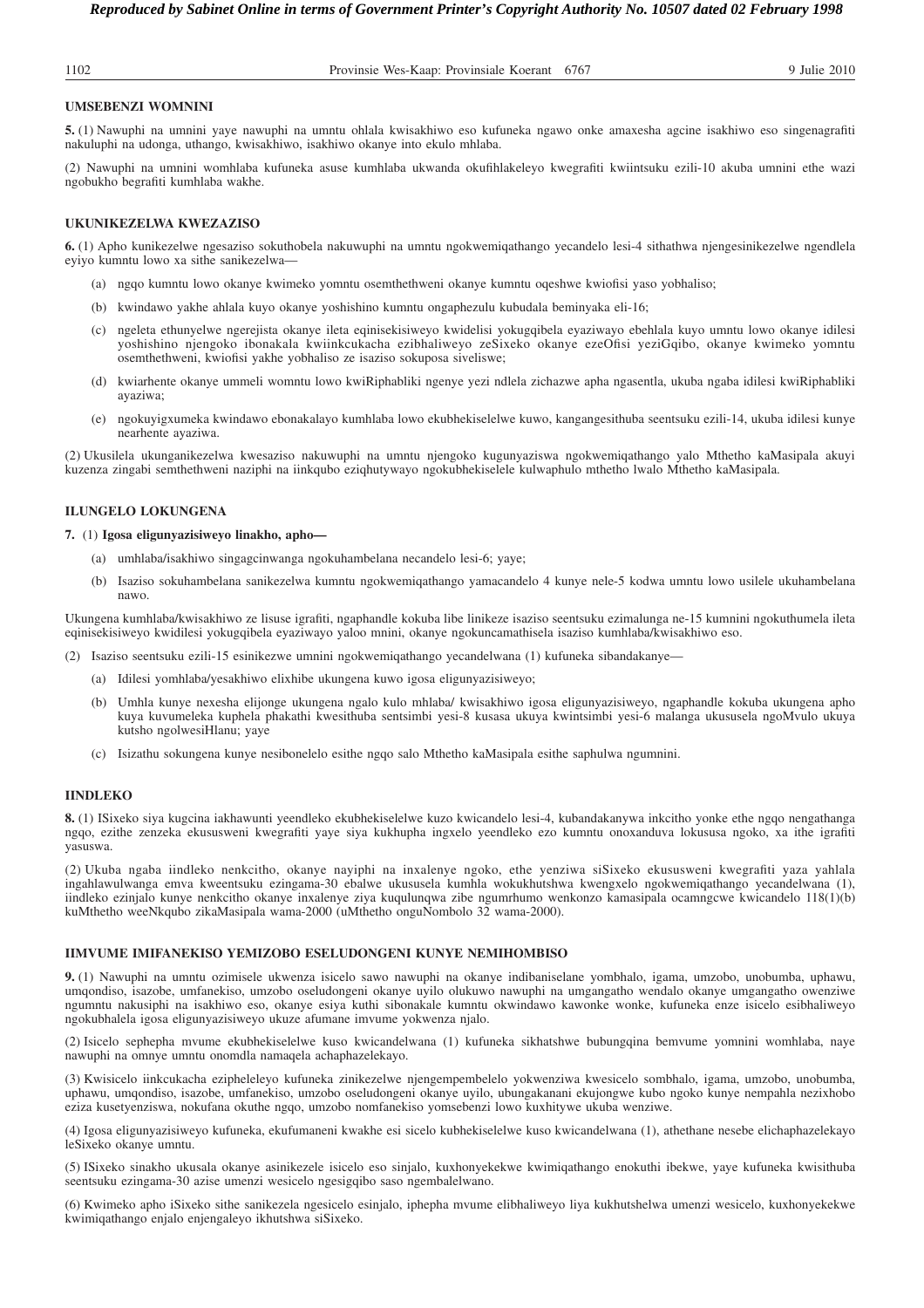(7) ISixeko sinakho ukunyula izithuba ezithile ezingena nto emazisetyenziselwe le mizobo iseludongeni, yaye ezi zithuba zingena nto ziya kutyunjwa ngothethwano noluntu oluchaphazelekayo, iiforam zewadi kunye namacandelo ebhunga.

(8) Umntu unakho ukwenza isicelo sokusebenzisa isithuba esingena nto esityunjiweyo ekubhekiselelwe kuso kwicandelwano (7) kangangesithuba seenyanga ezintathu ngokuthi abhalele uMlawuli woBugcisa neNkcubeko kwiCandelo lezoQoqosho uPhuhliso lweNtlalo, yaye—

- (a) unakho ukugunyazisa ukusetyenziswa kwesithuba esingena nto esityunjiweyo ukulungiselela imizobo eseludongeni okanye imihombiso;
- (b) kufuneka asuse imizobo okanye imihombiso emva kokuba ixesha liphelile leenyanga ezintathu;
- (c) Unakho ukwenza isicelo sokwandiswa kwesigunyaziso kangangeenyanga ezintathu.

#### **Uluhlu lweenkcukacha zegcisa kunye neendlela ezamkelayo**

**10.** (1)(a) Igosa eligunyazisiweyo kufuneka ligcine, lilolonge ze lihlaziye irejista labazobi abazoba eludongeni nabanye abazobi kwingingqi ephantsi kolawulo lweSixeko abathe banikwa imvume ngokwemiqathango yomhlathi (b).

(b) Umzobi ozoba eludongeni unakho ukubhaliswa kwirejista ngokwemiqathango yomhlathi (a) xa athe wangenisa isicelo ngendlela egqitywe ligosa eligunyazisiweyo, kuxhonyekekwe ekufezekisweni kwale miqathango ilandelayo ngumzobi:

- (i) Umzobi uthe wafumana imvume kwizicelo ezingenisiweyo ezihlanu ezilandelelanayo ngokwemiqathango yecandelo lesi-9;
- (ii) Umzobi ubhalisiwe njengelungu leVisual Arts Network of South Africa (VANSA); yaye
- (iii) Umzobi akazange agwetywe ngaphambili ngokonakalisa isakhiwo okanye naliphi na ityala elinxulumene negrafiti.

(2) abazobi abazoba eludongeni njengoko kuqulunqwe kwicandelwana (1) banakho, kuxhonyekekwe kwecandelwana (3), ukunika imvume yomsebenzi wabo wobugcisa wexa elizayo.

(3) Umzobi ozoba eludongeni obhalisiweyo ngokwemiqathango yecandelwana (1) kufuneka, nangawuphi na umsebenzi wokuzoba eludongeni yaye naphambi kokuyila umsebenzi onjalo wobugcisa, angenise isaziso sokuvuma kwigosa eligunyazisiweyo—

- (a) Ngendlela apha okanye ngobume obugqitywe nguye;
- (b) Siqulathe ubungqina bemvume yomnini wesakhiwo kunye nezakhiwo ezikufutshane; kunye
- (c) sikhatshwe ngumzobo okanye omnye umboniso womsebenzi wobugcisa ekuxhitywe wona.

Ukulungiselela ukuqalisa ngemvume.

#### **IZOHLWAYO**

**11.** (1) Nawuphi na umntu othe wasilela ukuhambelana naso nasiphi na isibonelelo salo Mthetho kaMasipala uya kuba nobutyala.

(2) Nawuphi na umntu ogwetyelwe ityala ngokwemiqathango yamacandelo 3 alo Mthetho kaMasipala oya kuthi—

- (a) emva kokuba egwetyiwe kwityala lakhe lokuqala abe noxanduva lwesohlwayo se-R15 000 okanye iinyanga ezintathu etolongweni;
- (b) emva kokuba egwetyiwe kwityala lakhe lesibini okanye amatyala alandelayo, uya kuba noxanduva lokuthwala isohlwayo sama-R30 000 okanye iinyanga ezi-6 etolongweni, okanye kuzo zozibini izohlwayo ezinjalo kunye nokuvalelwa entolongweni oko.
- (3) Ngaphezulu kwesohlwayo esicamngcwe kwicandelwana (1), umntu ogwetyiweyo uya kuthwala uxanduva—
	- (a) Lokuhlawula isixa-mali esilingana neendleko okanye iindleko ezithelekelelweyo zokususwa kwegrafiti kweso sakhiwo sichaphazelekayo, ze apho iindleko zokususwa kwegrafiti kwisakhiwo esichaphazelekayo zibe zithwalwa siSixeko okanye ngumnini wesakhiwo, ukuhlawula isixa;mali esigunyazisiweyo kwiSixeko okanye kumnini njengoko kusenokuba njalo;
	- (b) Lokuhlawula isohlwayo esingaphezulu esibonwa sifanelekile yinkundla xa esilele kwintlawulo yesixa-mali esigunyazisiweyo kwiSixeko okanye kumnini wesakhiwo, njengoko imeko inokuba njalo.

(4) Kwimeko yokuqhubeka ngolwaphulo mthetho, umntu ogwetyiweyo uya kuthwala uxanduva lwesohlwayo esangezelelweyo enokuthi inkundla isibone sifanelekile.

(5) Inkundla egwebe umntu owaphule umthetho phantsi kwalo Mthetho kaMasipala inakho ukubeka phezu kamagxa akhe isigwebo esisesinye njengesohlwayo esifanelekileyo.

#### **ISIHLOKO ESIFUTSHANE**

**12.** Lo Mthetho kaMasipala ubizwa ngokuba iSixeko saseKapa: uMthetho kaMasipala weGrafiti, wama-2010.

9 July 2010 22044